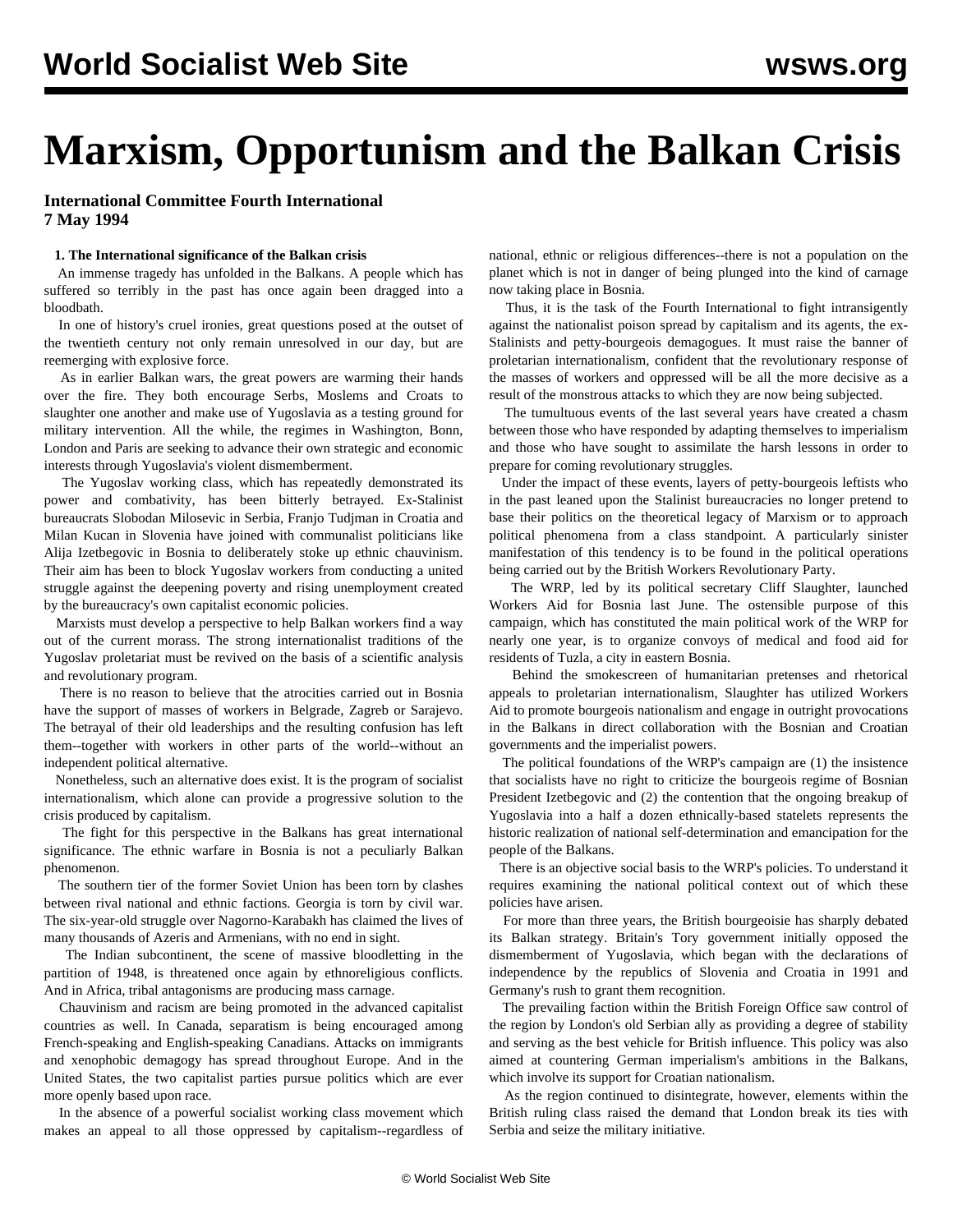The conflict over Balkan strategy expresses more substantive

differences which have divided both the Tory and Labour Parties in recent years. Within the ruling class as a whole, there exist substantial fears that "British interests" are endangered by integration into the European Union and in particular by Germany's economic supremacy on the continent. The more forceful use of Britain's military strength is seen by sections of the bourgeoisie as a means of offsetting its economic subordination to German capital.

 The contending sides in this debate have cut across party lines. Britain's "Iron Lady," Margaret Thatcher, has been joined by Labour Party "lefts" in calling for military intervention against Serbia.

 Workers Aid for Bosnia has emerged as the official left wing of this anti-Serbian bloc within the British bourgeoisie. It has the public support of the Bosnian and Croatian regimes, official endorsement from scores of Labour MPs and the backing of TUC (the British AFL-CIO) General Secretary John Monks and the federation's President Alan Tuffin.

 Ex-Labour Party leader Michael Foot, the first British politician to advocate aerial bombardment of Serbia, was the featured speaker at the September rally launching the WRP convoy into Europe.

 The enthusiastic backing which Workers Aid has won from both British ruling circles and the bourgeois regimes in Zagreb and Sarajevo is a measure of the politics which underlie the campaign. The WRP's convoy to Tuzla was prepared ideologically through an explicit rejection of socialism and a public embrace of bourgeois nationalism.

 Under conditions in which the poison of national chauvinism is engulfing the Balkans in the most savage struggles since the Second World War, the Workers Revolutionary Party has arrived at the position that nationalism has an inherently progressive role to play in the region.

 In its editorial of July 31, 1993, *Workers Press* declared: "The war is characterized by one fundamental fact: it is a war of an oppressor nation, Serbia, against an oppressed nation, Bosnia Hercegovina.... It is the duty of socialists to defend the right of Bosnia to self-determination, to defend the right of the oppressed nation against the oppressor.... For there is nationalism and there is nationalism. There is the nationalism of Greater Serbia and there is the struggle by Bosnia for its right to determine its own affairs."

 Tearing terms like "oppressor and oppressed nations" and "selfdetermination" out of their historical context, Slaughter attempts to justify the WRP's lining up behind the bourgeois regime of Izetbegovic in Bosnia.

 Slaughter borrows these terms not from the lexicon of Marxism, but from the political jargon of moralizing liberals. They are meant to express general hostility toward an evil Serbia and sympathy for a virtuous Bosnia.

 "In politics as in private life there is nothing cheaper than moralizing--nothing cheaper and more useless," Leon Trotsky wrote during the Balkan wars of the first part of this century. "Many people, however, find it attractive because it saves them from having to look into the objective mechanism of events" (Leon Trotsky, *The Balkan Wars* [New York: Pathfinder Press, 1980], p. 90.

 Slaughter and the WRP have no interest in examining this "objective mechanism of events" because they are not elaborating an independent policy for the working class. Their role in the former Yugoslavia is one of aiding bourgeois national separatism and abetting imperialist intervention.

### **2. The historical evolution of the national question**

 The most striking feature of its political intervention is the WRP's failure even to attempt squaring its politics with the historic positions of the Marxist movement in relation to the former Yugoslavia or the question of nationalism in general.

 Slaughter argues the Bosnian question in essentially the same terms as the editorial pages of *The New York Times*. The rich history of Marxist debate on these issues is a closed book.

 He tries to palm off his invocation of the "right to self-determination" in Bosnia as having time-honored legitimacy, consecrated by the writings of Lenin and Trotsky. In this regard he is no different than countless bourgeois nationalists, Stalinist bureaucrats and petty-bourgeois demagogues before him. Moreover, Slaughter employs this slogan as if there had been no significant changes in world economy and politics in the course of the 80 years since Lenin drafted his theses.

 Lenin did not uphold the defense of the right to self-determination as some timeless principle, but with a definite historic objective in mind; i.e., combating nationalist influences over the working class and oppressed masses and striking down ethnic and linguistic barriers characteristic of regimes with a belated capitalist development.

 Lenin's historical-materialist approach to this issue was indicated in his division of the world into "three types of countries with respect to the selfdetermination of nations."

 The first type, he stated, included "the advanced capitalist countries of Western Europe and the United States. In these countries progressive bourgeois national movements came to an end long ago."

 "Second," Lenin continued, "Eastern Europe: Austria, the Balkans and particularly Russia. Here it was the twentieth century that particularly developed the bourgeois-democratic national movements and intensified the national struggle. The tasks of the proletariat in these countries, both in completing their bourgeois-democratic reforms, and rendering assistance to the socialist revolution in other countries, cannot be carried out without championing the right of nations to self-determination.

 "Thirdly, the semicolonial countries such as China, Persia and Turkey, and all the colonies, which have a combined population of 1,000 million. In these countries, the bourgeois-democratic movements either have hardly begun, or have still a long way to go. Socialists must not only demand the unconditional and immediate liberation of the colonies without compensation--and this demand in its political expression signifies nothing else than the recognition of the right to selfdetermination; they must also render determined support to the more revolutionary elements in the bourgeois-democratic movements for national liberation in these countries and assist their uprising--or revolutionary war, in the event of one--against the imperialist powers that oppress them" (V.I. Lenin, *Collected Works* [Moscow: Progress Publishers, 1970], vol. 22, pp. 150-52).

 In the countries included in both the second and third categories defined by Lenin, there have been far-reaching transformations. Both Russia and the Balkans have passed through immense revolutionary convulsions and the social relations which exist in these countries in the present era cannot be mechanically compared to those which prevailed in 1915.

 Lenin described a world in which the great majority of mankind lived under direct colonial rule. The masses of Asia and Africa have passed through the rise of bourgeois national movements and the experience of decolonization. This historic episode has already provided conclusive proof that the oppressed people of the world cannot achieve liberation through the establishment of new national states under the leadership of the national bourgeoisie.

 But even at that time, Lenin was no champion of national separatism. He developed his conceptions in the shadow of the Balkan wars of 1912-13 and he absorbed many of the bitter lessons of imperialism's subjugation of that region through its fomenting of national divisions.

 Lenin saw national self-determination in the Balkans as a question of uniting the region's population in a federated republic which would tear down the economically irrational boundaries of the petty states manipulated by imperialism. His perspective was diametrically opposed to the kind of chauvinism promoted today by the WRP.

 In his pamphlet *Socialism and War*, written in 1915, Lenin explained: "The championing of this right, far from encouraging the formation of petty states, leads, on the contrary, to the freer, fearless and therefore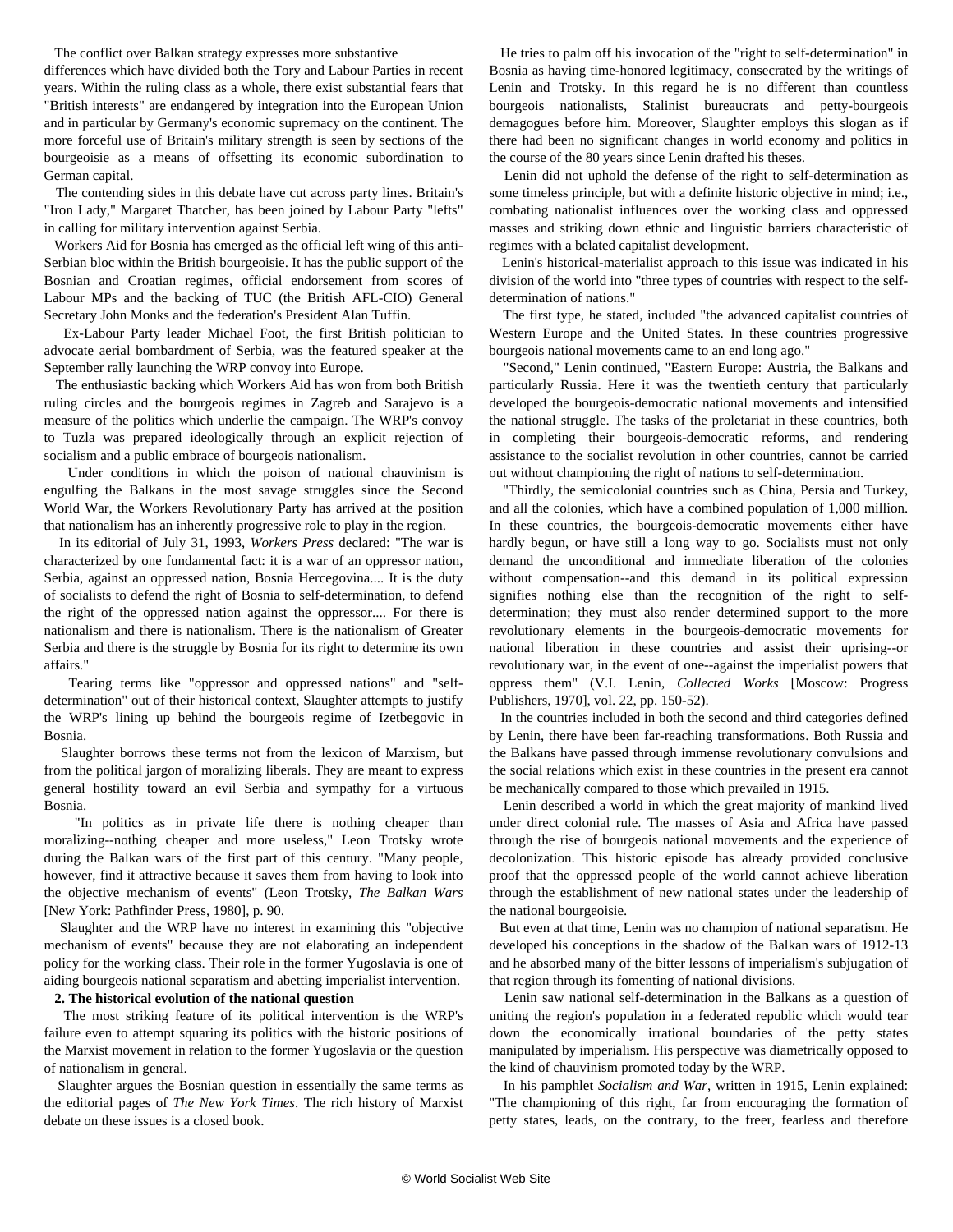wider and more universal formation of large states and federations of states, which are more to the advantage of the masses and are more in keeping with economic development" (V.I. Lenin, *Collected Works* [Moscow: Progress Publishers, 1970], vol. 21, p. 298).

 The national movements which emerged in countries like India and China in the early part of the century were posed with the historically progressive task--unrealizable under the leadership of the bourgeoisie--of unifying disparate linguistic groups and throwing off the feudal divisions maintained by imperialism.

 This progressive, unifying characteristic of the national movements of the epoch in which Lenin put forward the slogan of self-determination of nations had a profound economic content. In "The Right of Nations to Self-Determination" Lenin explained the objective impulse of such movements in the development of capitalism: "Throughout the world, the period of the final victory of capitalism over feudalism has been linked up with national movements. For the complete victory of commodity production, the bourgeoisie must capture the home market, must have politically united territories with a population speaking a single language and all obstacles to the development of this language and to its consolidation in literature must be removed."

 He added: "Therefore the tendency of every national movement is toward the formation of *national states*, under which these requirements of modern capitalism are best satisfied." The kind of state he was referring to was clearly not one based on ethnic separatism (ibid., p. 396).

 In politics, terms which had a definite social and class content in one period often come to represent something quite different in the next. This is the case with the slogan of "self-determination."

 Vast changes in world economic and political relations have created corresponding changes in the character of the national movements. Slaughter and his WRP proceed as if none of these historical transformations have occurred.

 Can it be seriously argued that the resurgence of ethnic chauvinism in the Balkans, or for that matter in the former USSR or the Indian subcontinent, expresses an effort to put an end to the legacy of imperialist and feudal domination? Can one speak today of the national bourgeoisie of Bosnia, or Kazakhstan or Kashmir seeking to "capture the home market," thereby creating conditions for the "victory of commodity production" and hence a fuller development of the class struggle?

 On the contrary, these new ethnocentric movements seek the Balkanization of existing states. Rather than proposing to create a home market, they desire more direct economic ties with imperialism and globally-mobile capital. The "right to self-determination" is invoked as a means of advancing the interests of small sections of the local bourgeoisie.

 In the former colonial countries, many of these chauvinist trends represent the flotsam and jetsam arising from the shipwreck of the old bourgeois nationalist movements. Having abandoned the national development strategies promoted during the initial period of decolonization, rival bourgeois cliques seek a more advantageous distribution of limited resources by agitating for national separatism.

 In Eastern Europe and the former Soviet Union in particular, nationalism arises today as part of a retrograde tendency seeking to restore both direct imperialist domination and capitalist property relations.

 In Yugoslavia, this began with the drive by the emerging bourgeoisies in Croatia and Slovenia--republics which enjoyed a far greater concentration of wealth than the rest of the country--to cut themselves off from the poorer regions and consolidate their own relations with the capitalist world market.

 A similar form of separatism has arisen in Italy as well, where the Lombard League emerged as a movement fighting for the separation of the wealthier north from the more backward and impoverished south.

Self-determination, to the extent that this slogan retains the democratic

and progressive content originally intended by Lenin, means putting an end to all forms of national oppression. This goal cannot be realized in the present period through the division of Yugoslavia or any other country into a collection of ethnically-based dwarf states.

 Events have demonstrated that such states can never be more than the protectorates and semicolonies of the imperialist powers, reproducing and intensifying the forms of economic and social oppression which existed before their creation.

 At every stage of their political work, Marxists are obliged to consider the implications of the policies they advance, not only in relation to one or another immediate contingency, but in the context of the developing struggle of the international working class.

 Slaughter and the WRP, however, never trouble themselves with the global implications of their slogan of "self-determination." They never rise above an expression of selective outrage over Serb atrocities and capitulation to the accomplished fact in Bosnia. They do not so much as consider the relation between the positions which they adopt on the Balkans and an entire series of other questions.

 After all, the Marxist movement opposed the partition of India and Pakistan along ethnic and religious lines in 1947 and fought to unify the working class against the chauvinist demagogues. Once again India is faced with the threat of dismemberment. Is the previous orientation invalid? Based on the WRP's position in Bosnia, must we not also accept separatism in Kashmir, Punjab or the northeast as historically progressive?

 Does the WRP side with the Azeris or the Armenians in the struggle for Nagorno-Karabakh? How about the myriad of regional and tribal conflicts in Africa? Or, for that matter, the demands for "self-determination" put forward in the imperialist countries by bourgeois parties like the Bloc Quebecois, the Lombard League, the Scottish National Party or by black nationalists in the US?

 In his struggle against the petty-bourgeois opposition in the Socialist Workers Party, Trotsky described this refusal to think through the implications of positions adopted in relation to "concrete" political questions as a fundamental feature of such class tendencies:

 "The opposition leaders ... split our tasks in Poland from our experience in Spain--our tasks in Finland from our position on Poland. History becomes transformed into a series of exceptional instances; politics transformed into a series of improvisations. We have here, in the full sense of the term, the disintegration of Marxism, the disintegration of theoretical thought, the disintegration of politics into its constituent elements" (Leon Trotsky, *In Defence of Marxism* [London: New Park Publications, 1971], p. 114).

 Those who advance the demand for self-determination through national separatism and bourgeois rule are responsible for the global consequences of such slogans. This "right" will be championed by imperialist powers and backed by their military forces in other parts of the Balkans and throughout the world.

 All of these conflicts demonstrate that there is no answer to the problems of national divisions created by imperialism and its agencies outside the struggle to unite the workers of all nationalities in the struggle for socialist revolution.

## **3. The nature of the Bosnian regime**

 A key role in Slaughter's Bosnian initiative has been played by one Attila Hoare, a student of Croatian background from Cambridge University. His mother, Branca Magas, is the author of *The Destruction of Yugoslavia*, a political apologia for Stalinism and Croatian nationalism. She has also played a prominent role in the WRP's campaign.

 Before the launching of Workers Aid, Hoare had no connection whatsoever with the WRP or the workers movement. Since that time, he has written the bulk of the party's polemical material relating to the Balkans.

In an article written several years ago, we described Slaughter as a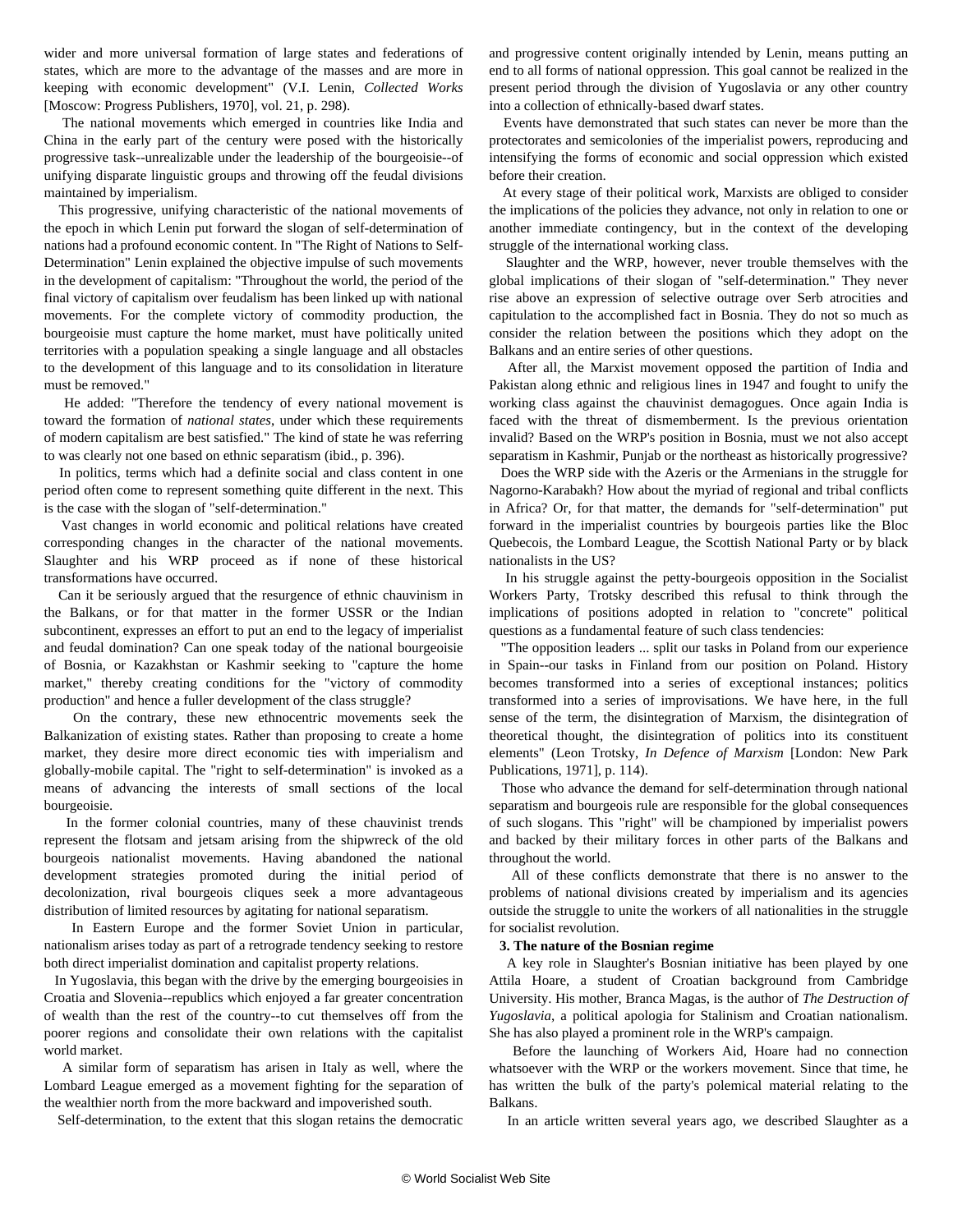"master procurer," a man who prides himself on his ability to sniff out potential allies and accomplices among cynical and/or demoralized middle class radicals. In Hoare he has procured precisely such a man. Here is a person who manages to combine the provincial backwardness of a Croatian nationalist with the upper class arrogance of Cambridge University.

 The choice of such a spokesman speaks volumes about the class character of the WRP's campaign. If Slaughter felt he had to justify his policy before the working class and defend it on the basis of Marxism, he would not have chosen A. Hoare to do the job. The WRP clearly is speaking to other class forces.

 Let us now turn to the political positions elaborated by Hoare, with the encouragement of Cliff Slaughter.

 In the *Workers Press* of August 7, Hoare/Slaughter attacked the British Socialist Workers Party for refusing to support the Bosnian government, which the former defined as "democratically elected by the Bosnian people as a whole ... a multinational government at the head of a multinational state, which engaged in no national oppression of Serbs and Croats and has no territorial claims on its neighbors."

 This is a gross falsification. Izetbegovic is a communalist leader who began his career as the advocate of an Islamic state. He was jailed in 1946, shortly after the Tito regime took power, for communalist agitation. In 1983, he was again arrested and tried for promoting Islamic fundamentalism and anticommunism and for advocating the expulsion of all Serbs and Croats from Bosnia-Hercegovina.

 In an essay circulated clandestinely in 1970 and openly published in 1990, Izetbegovic declared that there "could be neither peace nor coexistence between the Islamic religion and non-Islamic social and political institutions."

 The claim that his is a government "democratically elected by the Bosnian people" leading a "multinational state" is likewise a fraud. Izetbegovic was elected in 1990 as part of a coalition government consisting of three communally-based parties, his own Moslem Party for Democratic Action, the Serbian Democratic Party of Radovan Karadzic and the Croatian Democratic Union.

 With the breakup of Yugoslavia and the move to declare Bosnia independent, this coalition also disintegrated. Bosnian Serbs, comprising nearly a third of the population, opposed the move. They boycotted a 1992 referendum on secession and local Serb leaders made it clear that they would break with the Bosnian regime and seek a union with Serbia if independence were declared. Bosnian Croats supported independence only as a means of breaking with Serbia and orienting toward Zagreb.

 More fundamentally, Hoare/Slaughter forget one thing: the *class* nature of the Bosnian state. All the talk about the regime's "democraticallyelected" and "multinational" character only demonstrates that they themselves are saturated through and through with bourgeois democratic prejudices, making them useful lackeys of imperialism.

 The liberal drivel about Izetbegovic being elected by "all the people" not withstanding, his government serves the definite class interests of an emerging strata of capitalist owners, gangsters and state functionaries who see national separatism as the best means of erecting a society based on private ownership and exploitation of wage labor. Should the workers of Bosnia oppose the aims of this ruling strata in any fundamental way, the regime's pacifist facade would rapidly fall away.

 Despite the pervasive anti-Serbian slant of the media, it has been obliged to report accounts of Bosnian government troops engaging in "ethnic cleansing" against Croat and Serb populations. Thus, in its September 12, 1993 issue, the *Washington Post* reported, "The Bosnian army has systematically pushed the Croat population out of many ethnically mixed towns such as Forinica all across the industrial heartland of Bosnia."

 In recent months the Bosnian Moslem army has notably increased its strength and intensified this campaign. Moreover, the principal strategy of this military force is to provoke Serb forces into the kind of attacks which would serve as the pretext for a NATO intervention.

 Hoare/Slaughter present their idealized portrait of the Bosnian regime for a definite political purpose. They demand that it be given uncritical support.

 In the *Workers Press* of August 28, 1993, they inveighed against any opposition to the Izetbegovic regime: "Support for Bosnian selfdetermination is precisely support for the survival of Bosnian society and the survival of the Bosnian working class. The Bosnia government is leading this struggle, and until socialists have built up an alternative mass liberation movement, they have no right to denounce the existing one."

 This injunction against any criticism of the Izetbegovic regime is delivered as if it were an indisputable verity of Marxism that socialists are barred from denouncing a bourgeois government so long as it is "leading a struggle."

 How they will create an "alternative mass liberation movement" while refraining from attacks on such a government is never explained. It is clear that Hoare/Slaughter have no interest in building such an alternative.

 Certainly Trotsky obeyed no such proscription during the Spanish Civil War, when the Republican government, backed by the Stalinists, Social Democrats and anarchists, was "leading a struggle" against the fascist forces of Franco. The Trotskyist movement opposed providing any political support to the Republican government, insisting that the defense of the democratic gains of the working class against fascism was possible only through the overthrow of the capitalist state.

 Of course, all such historical analogies have their limits, and this speaks even more strongly against Slaughter/Hoare. In Spain, a civil war erupted on the basis of a proletarian uprising against the fascist threat, an uprising which was subsequently strangled by the bourgeoisie and its servants. In Bosnia, the previous betrayals of the working class by their leaderships allowed rival cliques of ethnic chauvinists to drag the workers into a civil war.

 In Spain, a case can be made that the struggle which was betrayed by the Republican government was a defense of the democratic and social conquests of the Spanish working class against fascism. But what precisely is the nature of the "struggle" being led by the Bosnian government?

 Hoare/Slaughter claim that it is fighting for the "survival of Bosnian society." This high-sounding and utterly classless phrase boils down in practice to the defense of a capitalist government battling to carve out a territorial and communal niche for itself with the aid of imperialism.

 The WRP does not and cannot point to any programmatic differences between the regime in Bosnia and its counterparts in Serbia and Croatia. There are none. On the basis of cheap moralism, it has decided to support Moslem chauvinism against Serb chauvinism.

 In opposition to the call for uniting the workers of Yugoslavia, Hoare/Slaughter stated: "There is hardly a working class left in Bosnia, never mind class struggle." Under these conditions, Hoare/Slaughter declared that talk of unity between Moslem, Serb and Croat workers amounts to advocating "unity between concentration camp guards and inmates."

 These are the politics of petty-bourgeois chauvinism. There is no working class, no class struggle and therefore no room for socialist politics. Having written off any possibility of mobilizing the working class against communalism and war, the WRP theoreticians declare that there is nothing left but to choose sides between warring bourgeois factions.

 They denounced those who refuse to "take a stand" for the Bosnian regime, "talking instead of an abstract 'working class solution.'" Basing oneself on the working class is "abstract," while a concrete strategy--the "real" struggle--involves supporting ethnic-based militias and imperialist bombing raids.

After all, if Serb workers are nothing but a group of "concentration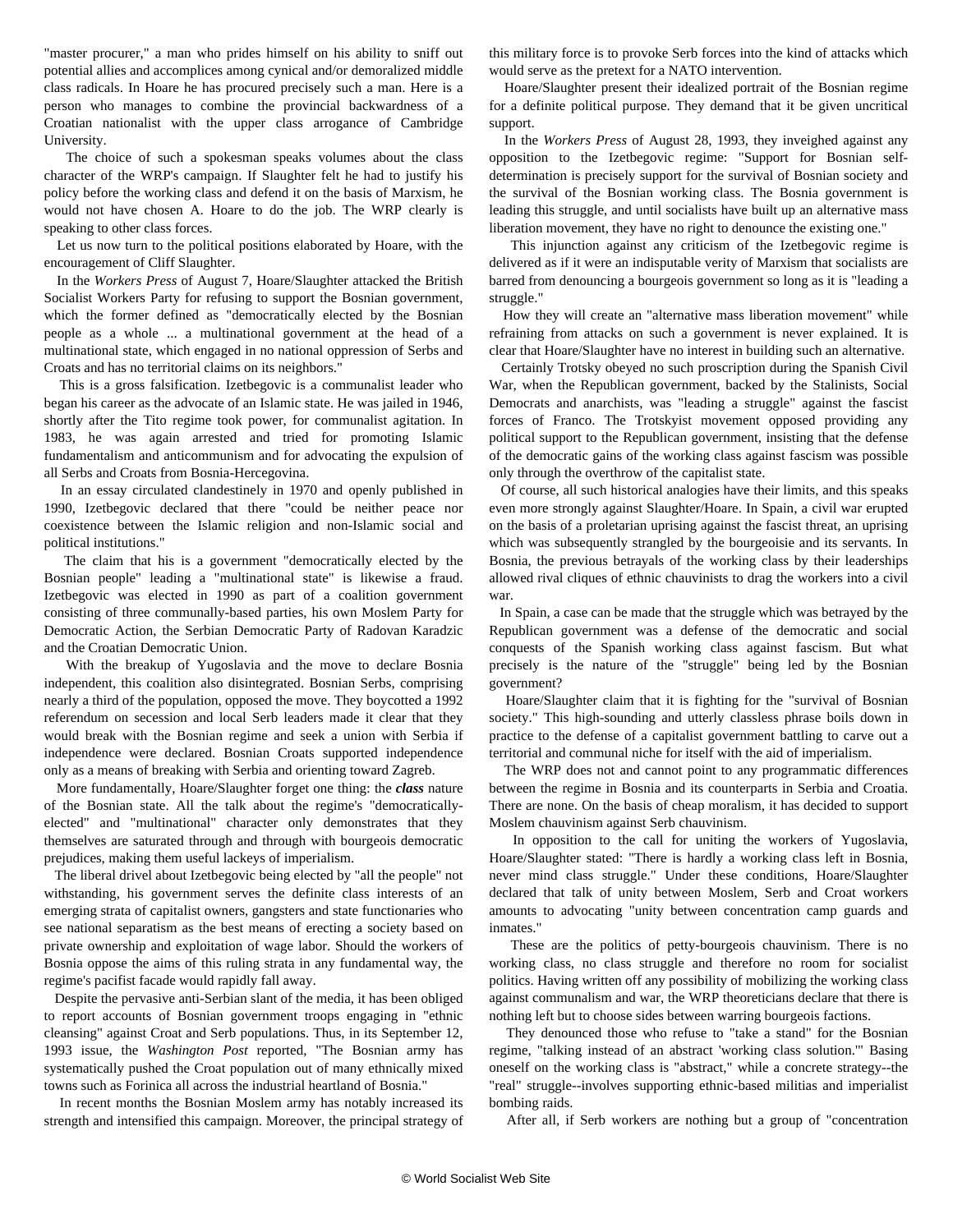camp guards," who could object if NATO launches air strikes on Bosnian Serbs or on Belgrade itself? Hoare/Slaughter return to this theme again and again. In an article entitled "The Marxist left's capitulation to Western imperialism and Serbian nationalism in the Balkans" in the August 1993 issue of the WRP's misnamed journal, *The International*, they dismissed any perspective of unifying the Balkan peoples as utopian: "The Bosnian people cannot wage a 'common struggle against the war' as the war was caused by Serbian and Croatian expansionism into Bosnia.... A socialist federation of the Balkans is, of course, a completely arbitrary concept which is not based in any way on the struggle as it really exists."

 What bowing to the accomplished fact! Is it not the case that the "struggle as it really exists" today in Bosnia has been shaped by the absence of a revolutionary leadership in the working class and the dominance of bourgeois chauvinist tendencies?

 The revolutionary party must fight tooth and nail against such tendencies, advancing the perspective that the working class is an international class which alone can resolve these conflicts through the overthrow of capitalism and the creation of a new and higher social system.

 Hoare/Slaughter reject this fundamental principle and insist that the dominance of chauvinism must be accepted as an immutable "reality." They are specialists in what Marx once referred to as "justifying today's swinishness by yesterday's swinishness."

 The WRP insists that Bosnian workers cannot join with their class brothers in Croatia and Serbia in opposing a fratricidal war because Serbs and Croats are "expansionists." What a fantastic position for an organization pretending to have something to do with Marxism!

 One can only conclude that the social chauvinists of the Second International had it right and Lenin was advancing a hopelessly "abstract working class solution" during the First World War. If Bosnian workers should reject unity with Croat and Serb workers on the grounds of the "expansionist tendencies" of the Milosevic and Tudjman regimes, then certainly German Social Democracy was justified in telling German workers to defend the fatherland against the "Russian hordes." The Serb socialists of that period, moreover, were entirely wrong not to come to the aid of "their" government in fighting the invading "Huns."

#### **4. Balkan history and Marxist principles**

 Hoare/Slaughter casually dismiss the programmatic heritage of the Marxist movement in relation to the Balkans. What they call the "completely arbitrary concept" of a socialist federation of the Balkans has constituted the principal axis of socialist politics in the region since the end of the last century.

 Marxists developed the demand for a socialist federation of the Balkans as the only method of putting an end to the division of the Balkans among rival empires and petty states and to the continuous fomenting of chauvinism and war by both foreign powers and the native ruling classes.

 To grasp the profound content of this demand--which the WRP today contemptuously rejects--requires an examination of the history of the region. While Hoare is celebrated in the pages of *Workers Press* as a student who is "reading history" at Cambridge, it would appear that his studies have concentrated entirely on developing an alibi for Croatian nationalism, from the fascist Ustashe regime in the 1940s to the rightwing government of Tudjman today.

 One cannot begin to elaborate a socialist policy toward the present conflict in the former Yugoslavia without a critical assimilation of the century-old Marxist debate over the complex national question in the Balkans.

 For Hoare/Slaughter, this history does not exist, a convenient position given their present activities. Where history does not exist, then neither do principles.

 In this attitude toward history, as in so much else about its politics, the WRP invents nothing new. It merely apes the imperialist bourgeoisie and its media. Since the recent events in the former Yugoslavia first broke into the headlines, there has been a noticeable silence on the historical issues which underlie these conflicts.

 Ignorance of history is indispensable if one is to accept as legitimate the hypocritical denunciations of "aggression" and declarations of support for Bosnian "self-determination" and "national sovereignty" which echo through the statements of the State Department, the United Nations, NATO and the WRP.

 There is a powerful sense in the present situation of a return to a bygone era. Russian troops have taken up positions alongside Serbs, and the new "great powers," the United States and Germany, have thrown their support behind the Moslems and the Croats, respectively. In addition to the civil war in Bosnia, the Greek government has instituted a blockade of Macedonia in recent months in a dispute over the latter's national identity.

 Bourgeois commentators, as well as their "socialist" imitators, tend to attribute this characteristic of the present disputes in Yugoslavia to the psychology of the Balkan people or, most frequently, to the villainous character of the Serbs.

 This apparent return to the old, however, has an objective source. The contradiction between the world economy and the nation-state system, which is throwing the capitalist system as a whole into crisis, has revived long-suppressed, but never resolved, national and ethnic conflicts which have plagued the Balkans since the breakup of the Ottoman Empire.

 Marxism's imperishable contribution to the Balkan question was precisely to develop an approach to what historically has seemed an insoluble conflict between several ethnic and national groups inhabiting the same small territory. Basing themselves on the logic of economic development itself, Marxists advocated the unification of the South Slav peoples in a single, federated state.

 From 1815 to 1915, the "Eastern Question" was the major bone of contention in European affairs, ultimately providing the spark for the imperialist First World War. The European great powers--Britain and France, Austria-Hungary and Russia, as well as in some instances Prussia--vied for control over this highly strategic region and the fate of the territories belonging to the disintegrating Ottoman Empire.

 Britain, and to some extent the Austro-Hungarian Habsburg Empire, supported the territorial integrity of Ottoman territories as a counterbalance to Russian expansion in the Near East. Russia and France tended to pursue their interests by sympathizing, at times, with the nationalist movements in the region.

 Domination over the small territory of Bosnia and Hercegovina has repeatedly been contested by the different nationalities of the region and manipulated by imperialist powers seeking to pit one group against another.

 In 1875, a revolt by peasants erupted in Bosnia and Hercegovina, then possessions of the Ottoman Empire. The combined efforts of the Turkish rulers and the great powers proved incapable of subduing the peasantry, and a year later Serbia and Montenegro seized the opportunity to launch a brief and unsuccessful war against the Ottoman Empire.

 The following year, Russia declared war, securing a quick victory over the Ottoman armies and imposing its own terms in the Treaty of San Stefano. Britain, Germany and the Habsburg Empire all opposed this upsetting of the balance of power in the Balkans. They organized the Congress of Berlin in 1878 to redivide the region once again.

 The great powers took the lion's share of the territories which the Ottoman Empire had lost to the peasant rebellion and war. Austria-Hungary was granted the right to occupy and administer Bosnia and Hercegovina as well as the Sanjak of Novi Pazar, a strip of land which separated Montenegro from Serbia. Russia took back southern Bessarabia, while Britain occupied Cyprus. The Congress of Berlin settled none of the national demands of the Balkan states themselves and served only to sow divisions and future conflicts between them.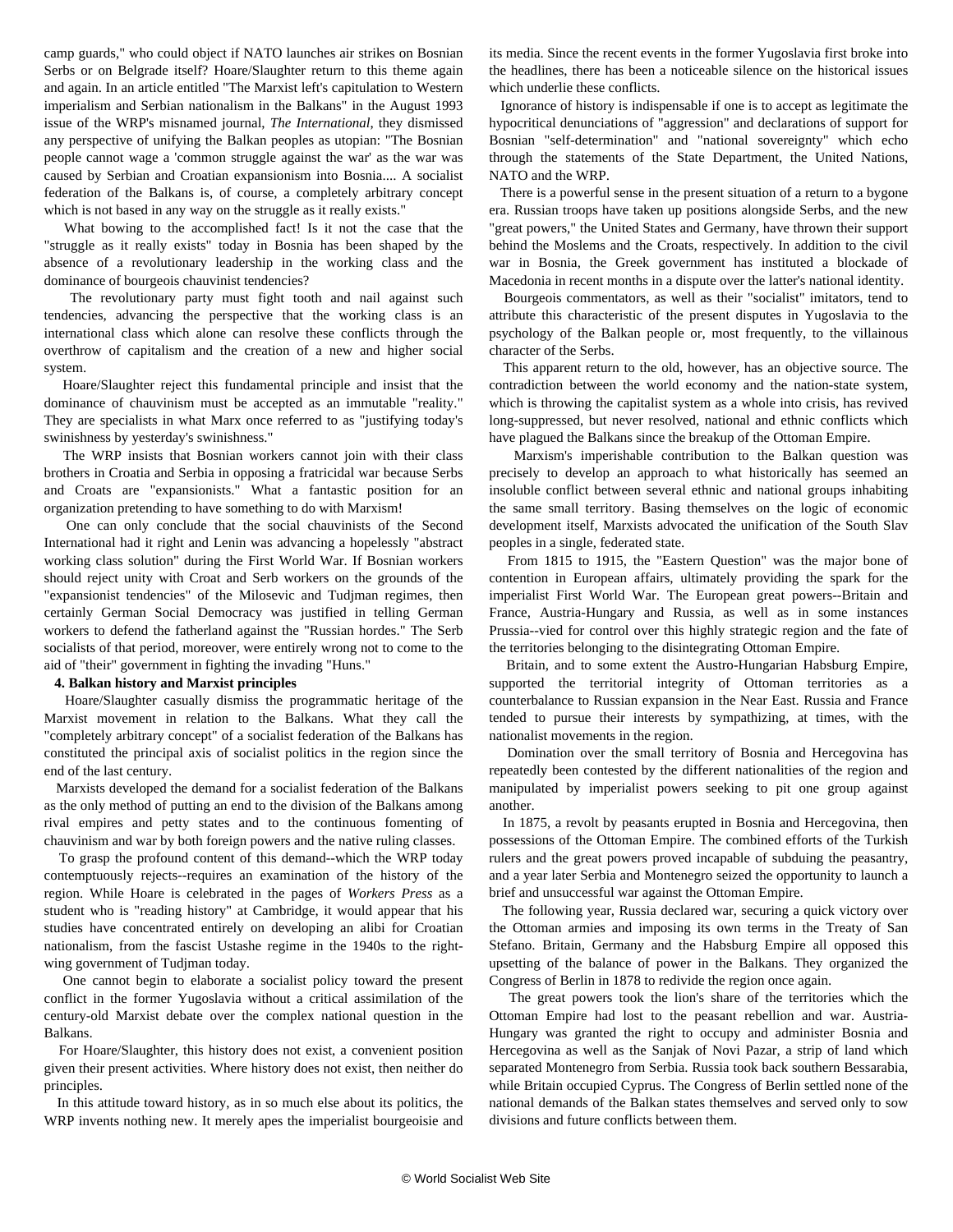The Habsburg takeover of Bosnia-Hercegovina could be carried out only by overcoming bitter resistance from both the Moslem and Serb populations. The Austrians sent in the Croatian Thirteenth Army Corps to occupy the territory and staffed its new administration with Croatian officials. Both Croatia's legislative assembly and its governor petitioned the Habsburg emperor to annex the territory to their own.

 Serbia also laid claim to the territory, whose population was at least 40 percent Serb. The dual monarchy opposed joining Bosnia-Hercegovina with Serbia, fearing that this would strengthen the national movement in the area and serve as a pole of attraction for the South Slav peoples living in Habsburg territories. At the same time, it had no intention of adding the provinces to Croatia, for fear of encouraging Croatian nationalism.

 The issue was further complicated by concern that the addition of the territory to either Austria or Hungary would upset the balance established by the dual monarchy between Vienna and Budapest. As a result, the provinces were placed under the direct control of the crown and administered by the joint minister of finance.

 Needless to say, the issue of self-determination for Bosnia-Hercegovina was never a consideration of the Habsburg regime. Moreover, no separate Bosnian or Moslem national movement even existed. It was the Habsburg finance minister who later attempted, without much success, to foster Bosnian Moslem nationalism as a means of intensifying and exploiting rivalry between Serbs and Croats.

 The Austro-Hungarian annexation of Bosnia-Hercegovina, which had remained nominally an Ottoman possession, in 1908, upset the balance of power in the region. This unilateral action antagonized both Serbia and Russia, which saw the annexation as a blow to their ambitions in the region. It was a signal for the violent reopening of the Eastern Question.

 This erupted in the first Balkan war of 1912, which took the form of an alliance of Balkan states--Serbia, Bulgaria, Greece and Montenegro--against the Ottoman Empire. The Turkish army collapsed in the face of superior Balkan forces, which overran the Albanian and Macedonian territories.

 In May 1913, the great powers intervened, forcing an end to the fighting and once again dictating the terms of the settlement in the Treaty of London. The main aim of Austria-Hungary, supported by Italy, was to deny Serbia its objective of securing a port on the Adriatic Sea. To that end, they insisted on the formation of an independent Albanian state with strong national borders.

 Frustrated in their planned division of Albanian territory, Serbia and Greece both demanded as compensation Macedonian territory which had been given to Bulgaria. This set the stage for the second Balkan war, which resulted in a defeat for Bulgaria. Greece and Serbia divided Macedonia between them, while Serbia and Montenegro split up the Sanjak of Novi Pazar, thereby establishing for the first time a common border between the two countries.

 The imperialists designated Albania as a protectorate to be ruled by the great powers led by the British. They drew borders which left areas with large Albanian populations, most importantly Kosovo, outside this new entity. The Dutch took charge of organizing security forces and an International Control Commission, composed of representatives of each of the great powers and one Albanian, drafted a constitution. A German prince was selected to sit on the throne of a constitutional monarchy. This arrangement provoked a widespread and sustained peasant uprising, which continued throughout World War I, making the territory ungovernable.

 The term "Balkanization" was coined to describe this continuous imperialist policy of divide and rule. The various powers manipulated national and ethnic conflicts in order to subjugate the peoples of the peninsula and secure their own strategic interests vis-à-vis their rivals.

 Dismissing this history, Slaughter and Hoare now attempt to transform Balkanization from a historic curse into a virtue. In their political vocabulary it becomes a synonym for "self-determination" and

"liberation."

 How did the national question develop concretely in the Balkans, and what was the attitude adopted by Marxists toward national unification and separatism in the region?

 Following the collapse of the Ottoman Empire, national oppression in the Balkans found its most acute expression in the partition of national groups by state borders. The Serb population, for example, was found in five different countries.

 The more progressive elements within the bourgeois nationalist movement posed the unification of the South Slavic peoples--Serb, Croat, Slovene and Moslem alike--as the road to national liberation.

 The Croatian nationalist movement was divided on this issue. One wing based itself on Croatian particularism, calling for the unification of all Croatian lands--in which they included Croatia, Slavonia, Dalmatia and Bosnia-Hercegovina--in a separate state associated with Austria and Hungary. Another wing supported unity of Serbs and Croats and opposed the assiduous attempts of the Habsburg Empire to pit one against the other.

 Similarly, the Serb national movement was split between those who embraced the unification of all Serbs, Croats and Slovenes in a single nation, and those who thought simply in terms of Greater Serbia and an expansion into all Serb-inhabited lands.

 Thus, not only the Marxists but even the more farsighted nationalists in the Balkans in the late nineteenth and early twentieth centuries understood "self-determination" as a struggle to unite the southern Slavs in a single state, not their separation into a host of smaller ones.

 In the case of the Croats and the Serbs, one was dealing with peoples who were not distinguished by language, but merely by religion, the legacy of their domination by the Habsburg and Ottoman Empires, respectively.

 From the nineteenth century onward, Marxists had the habit--now renounced by the WRP and discredited among the petty-bourgeois left in general--of distinguishing between genuine nationalities on the one hand, and religious or racial groups, on the other.

 The old Balkan dynasties and the emerging bourgeoisie proved incapable of carrying out the task of unification. They were dependent on foreign capital and imperialist diplomacy, on the one hand, and upon semifeudal relations and institutions, on the other. Within their own states, they sought to legitimize their rule by propagating chauvinism and provincialism.

#### **5. The demand for a Balkan federation**

 The Marxist movement initiated the conception of a Balkan federation as the means of overcoming the region's oppression by imperialism.

 Svetozar Markovic, the founder of the Serbian socialist movement, advanced the concept of a socialist federation of the Balkans in the 1870s. The first congress of Social Democratic parties and groups of southeastern Europe, which met in Belgrade in January 1910, called for the economic and political liberation of the peninsula's peoples, the abolition of all frontiers which divided them and the creation of a Balkan federation by means of proletarian class struggle.

 The statement drafted by the congress declared that such a federation would provide the only means: "To free ourselves from particularism and narrowness; to abolish frontiers that divide peoples who are in part identical in language and culture, in part economically bound together; finally to sweep away forms of foreign domination both direct and indirect that deprive the people of their right to determine their destiny for themselves" (Trotsky, *The Balkan Wars*, p. 30).

 Karl Kautsky and other leading Social Democrats of the day also wrote on this question. The clearest--and most prophetic--exposition of the socialist program for a federation of the Balkans was formulated by Leon Trotsky.

In his article "The Balkan Question and Social Democracy," drafted in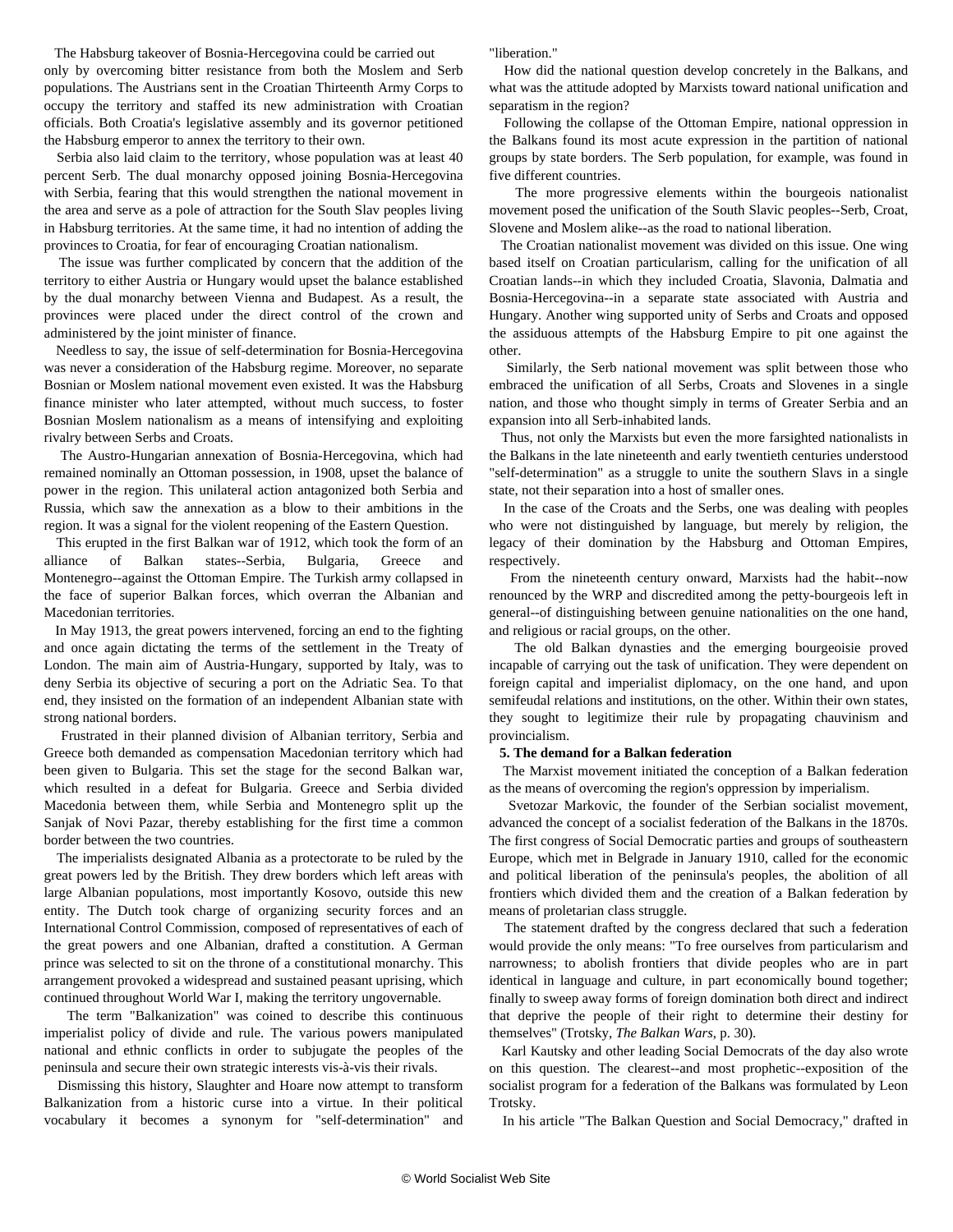1910, Trotsky wrote: "The only way out of the national and state chaos and bloody confusion of Balkan life is a union of all the peoples of the peninsula in a single economic and political entity, on the basis of national autonomy of the constituent parts. Only within the framework of a single Balkan state can the Serbs of Macedonia, the sankjak, Serbia and Montenegro be united in a single national-cultural community, enjoying at the same time the advantages of a Balkan common market. Only the united Balkan peoples can give a real rebuff to the shameless pretensions of tsarism and European imperialism.

 "State unity of the Balkan Peninsula can be achieved one of two ways: either from above, by expanding one Balkan state, whichever proves strongest, at the expense of weaker ones--this is the road of wars of extermination and oppression of weak nations, a road that consolidates monarchism and militarism; or from below, through the peoples themselves coming together--this is the road of revolution, the road that means overthrowing the Balkan dynasties and unfurling the banner of a Balkan federal republic."

 The formation of such a federation, Trotsky made clear, could be realized only through the united revolutionary struggles of the working class. "The Balkan bourgeoisie," he wrote, "as in all countries that have come late to the road of capitalist development, is politically sterile, cowardly, talentless and rotten through and through with chauvinism" (ibid., pp. 39-40).

 While for Slaughter and Hoare these ideas are nothing but "arbitrary concepts" bearing no relation to the "real struggle" in Bosnia, the prescience of this perspective is evident today.

 Though deliberately buried by ex-Stalinists and ethnocommunalists ruling over the fragments of Yugoslavia today--together with their accomplices in the WRP--there is a long tradition of socialist internationalism in the Balkans.

 With the outbreak of the Balkan wars in 1912-1913, the Serbian Social Democratic Party's perspective of a Balkan federation was put to the test. It opposed the war aims of the Serbian regime. Even though there was a certain progressive content to the struggle to free the Balkans from Ottoman rule, the Serbian socialists placed no confidence in the predatory war aims of the ruling class.

 Dimitrije Tucovic, the party's leader, denounced Serbia's invasion of Albania in 1913 and its attempts to secure an outlet to the sea through conquest. He likewise denounced Serbian, Greek and Montenegrin designs on dividing Albania and demanded a "political and economic union of all peoples in the Balkans, not excluding the Albanians, on the basis of full democracy and full equality." While the SSDP supported the unification of the Serbs on the basis of an internationalist policy of the Balkan federation, it consistently opposed attempts at annexation and conquest by the Serbian government.

 In October 1912, Lenin and the Bolshevik Party solidarized themselves with the position of the Serbian socialists. The Bolsheviks issued a manifesto to the Russian workers and peasants, opposing the Balkan war and above all the tsarist regime's pretension to be supporting Slavic "liberation" in the Balkans.

 "In Eastern Europe--the Balkans, Austria and Russia--alongside areas of highly developed capitalism, we find the masses oppressed by feudalism, absolutism and thousands of medieval relics. Like tens of millions of peasants in Central Russia, the peasants in Bosnia and Hercegovina, on the Adriatic coast, are still ground down by the landowning serf-masters. The piratical dynasties of the Habsburgs and the Romanovs support this medieval oppression and try to stoke up hostility between the peoples in an effort to strengthen the power of the monarchy and perpetuate the enslavement of a number of nationalities. In Eastern Europe, the monarchs still share out the peoples between them, exchange and trade in them, putting together different nationalities into patchwork states to promote their own dynastic interests, very much as the landowners under the serf system used to break up and shuffle the families of their subject peasants!

 "A federal Balkan republic is the rallying cry that our brother socialists in the Balkan countries have issued to the masses in their struggle for selfdetermination and complete freedom of the peoples, to clear the way for a broad class struggle for socialism" (*Lenin's Struggle for a Revolutionary International: Documents 1907-1916; The Preparatory Years* [New York: Pathfinder Press, 1986], p. 85).

 Outstanding revolutionary leaders of the working class, such as Christian Rakovsky, who became a prominent socialist in Bulgaria, Romania, Switzerland, Germany and France before becoming a leading Bolshevik, were developed on the basis of this perspective. Rakovsky was a cofounder of the Balkan Revolutionary Social Democratic Federation, formed in 1915 to oppose the war and fight for a Balkan socialist federation.

 The Serbian Social Democratic Party was best known as the only socialist party outside of the Bolsheviks which rejected war credits in 1914. When World War I erupted, no party was subjected to greater national patriotic pressure than the Serbian Social Democrats. Austria-Hungary declared war on Serbia in retaliation for the assassination of Archduke Ferdinand, heir to the Habsburg throne, at the hands of a young Bosnian Serb nationalist. This seemingly minor incident touched off the powder keg of great power rivalries, dragging the world into an imperialist slaughter.

 Persuasive arguments could have been made for a national defensist policy. Serbia saw its own independence threatened by the encroachment of the Habsburg Empire and by 1915 was under the occupation of the Central Powers. It was bled white in the war, losing a greater proportion of its people, one-fifth, than any other nation on earth to battle casualties and disease.

 Yet when Austria-Hungary declared war on Serbia in July 1914, the two socialist deputies, Lapcevic and Kaclerovic, rejected the government's call for national defense and instead put forward the SSDP's own solution: "Serbia ... should endorse a Balkan policy which would bring about a federation.... To achieve this, it should immediately take steps to conclude a tariff union, establish joint means of communication ... form a common all-Balkan parliament, discontinue the standing army, and establish a common people's militia which would defend us ... from every attack of the Great Powers."

 Lapcevic continued, warning that the Balkans were merely another field for conquest by the imperialists. "I fear that the Serbian government is being manipulated right now as a pawn of the great powers," he said. "When the costs of the war are assessed, the Great Powers will of course treat the small nations of the Balkans and Asia as mere objects to be handed out as compensation."

 The heroic example set by the Serb socialists during the First World War provides a fitting rebuke to those like the WRP who today justify and prostrate themselves before ethnic chauvinism.

 The assessment of the war made by the Serb socialists was confirmed not long after the armistice was declared in 1918. Their democratic rhetoric notwithstanding, the allied victors were not interested in the selfdetermination of nations, but in the division of the spoils, principally the former Ottoman territories and German colonies.

 Imperialism redrew the borders of the Balkans, once again leaving its peoples partitioned by arbitrary national boundaries and subject to harsh repression at the hands of the new regimes. Romania, for example, included more than five million non-Romanian people. A large Hungarian minority was concentrated in Transylvania, while in southern Dobrudja the population was predominantly Bulgarian. Bessarabia and Bukovina had large Ukrainian populations.

 Greece and Turkey pursued a brutal "solution" to the national problem by organizing a forced exchange of populations in which masses of people were driven across the newly drawn border in an attempt to achieve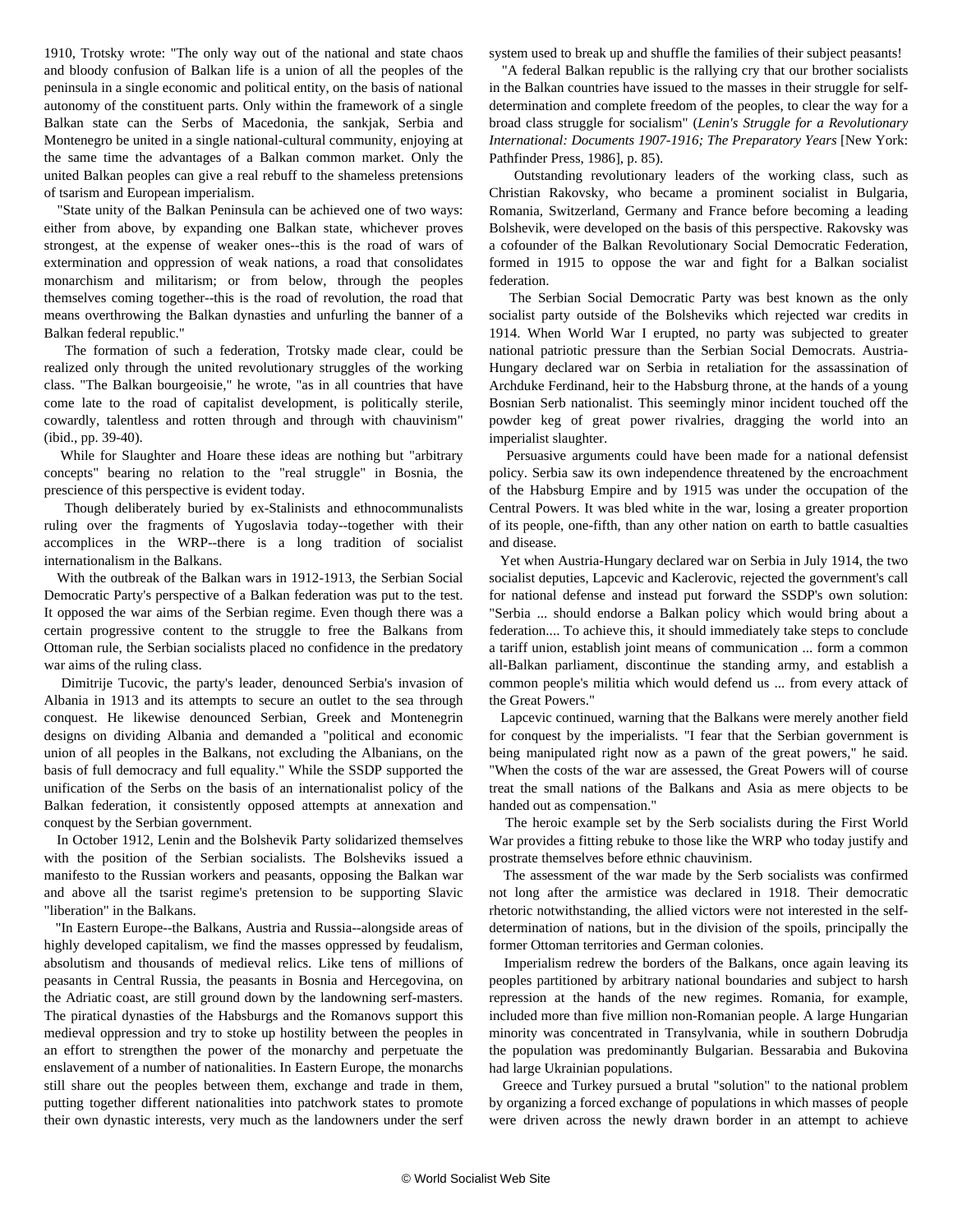ethnically homogeneous nations.

 The new Yugoslav state was the illegitimate offspring of the great power horse-trading which followed the war. Like all of the other states and borders created in the imperialist settlements, it failed to realize any of the democratic and national aspirations of the Balkan peoples.

 Its establishment was undertaken largely on the initiative of the Croatian and Slovenian ruling classes. With the collapse of the Habsburg Empire, they faced a choice of either joining in a single South Slav state or seeing a possible partition of their territories between Italy, Serbia and perhaps even Austria and Hungary.

 Moreover, the ruling elites throughout the Balkans feared that the victorious Russian Revolution of October 1917 would be answered with revolutionary upheavals among the working class and oppressed masses of the region. For these reasons, the Croat and Slovene rulers turned to the stronger and more centralized Serbian state for protection.

#### **6. The formation of Yugoslavia**

 On December 1, 1918, the Kingdom of Serbs, Croats and Slovenes was founded. The new country would officially be renamed Yugoslavia in 1929. The new state emerged as an extension of the rule of the Serbian monarchy, state bureaucracy and army over all the new territories. It eliminated previously existing institutions in the former Habsburg Empire and disbanded the Croatian military units. Serbs were placed in virtually all of the top government positions.

 Political opposition, including individuals or movements demanding national autonomy, was harshly repressed. As the Croat ruling classes came to see their pact with the Serbian state as a Faustian bargain, new nationalist formations grew. Most prominent among these was the Croatian Republican Peasants Party of Stephen Radic.

 After the war and the establishment of the Kingdom of Serbs, Croats and Slovenes, the revived Serbian Social Democratic Party issued its first proclamation entitled "To the Workers and Social Democrats." It championed Yugoslav unity, adopting the position that, "the Serbs, Croats and Slovenes are one people," whose "unification into one nation-state is an important political, economic and cultural necessity."

 It went on to urge the destruction of all separatist organizations. The party warned that the nationality question could be resolved only through the abolition of private property and the organization of socialist production. It reaffirmed the slogan of a federation of Balkan republics as the sole means of satisfying the demands of the peninsula's peoples and throwing off the yoke of imperialist domination.

 Based on this perspective, the SSDP held its "Concluding Congress" in April 1919 and voted to dissolve itself and unite with the other socialist organizations of the new kingdom into the Yugoslav Communist Party and affiliate to the Communist International.

 The Communists were the only tendency to emerge as an "All-Yugoslav" political formation. In the first years of its existence, the CPY won broad support on the basis of a revolutionary program. It denounced the new Yugoslav state and exposed the ruling bourgeoisie as a puppet of Allied imperialism.

 Opposing the national chauvinism espoused by all other parties--Serb, Croat, Slovene and Moslem alike--only the CPY appealed to all ethnic groups and nationalities, which was demonstrated in the vote it received in a series of elections.

 In 1920, the party captured the majority of seats in the municipal elections in both the Croatian capital of Zagreb and the Serbian capital of Belgrade. Participating in the election to the Constituent Assembly, which was not organized along strictly ethnic lines, it won support from workers throughout Yugoslavia. It placed third, winning 58 seats. While the regime excluded the CPY from the assembly, the Communists actively opposed the new constitution imposed by Belgrade.

 Fearing the broad support won by the CPY, Yugoslavia's bourgeoisie pushed through a "Law on the Protection of the State" which provided for the death penalty for engaging in Communist propaganda. The police drove Communists out of the city halls to which they had been elected. Strikes organized by the party were outlawed and broken. The regime tried, imprisoned and in some cases executed party leaders.

 Like all of the new Communist parties formed in the immediate aftermath of the October Revolution, the CPY found itself thrust into revolutionary work without having undergone the necessary political and ideological preparation and not having fully settled accounts with Social Democracy. At its Second Congress, the Communist International took note of the problems encountered by the young Yugoslav Communist Party, attributing them to the uncompleted task of forging an authoritative leadership and a failure to adequately combat parliamentarist illusions within the party. Both these tendencies left the party vulnerable to the savage repression unleashed by the bourgeoisie.

 There exists absolutely no record, however, that the Communist International--when it was led by Lenin and Trotsky--expressed any differences with the strategic line of the party in general or on the national question in particular. The fight for the socialist federation of the Balkans remained the perspective of the Communist International through its first four Congresses.

#### **7. Stalinism and national separatism**

 It was at the Fifth World Congress of the Comintern, held in 1924 under the influence of the mounting struggle against "Trotskyism" and the elaboration by Stalin and Bukharin of the theory of "socialism in one country," that politics of national separatism similar to those now championed by the WRP were first introduced.

 Yugoslavia became one of the principal arenas in which the bureaucratic faction led by Stalin and, at that time, Zinoviev, in the Soviet Union developed the policy which Trotsky referred to as "right-centrist downsliding."

 This faction urged and ultimately imposed on the CPY an orientation toward the peasantry and nationalism. This line was part and parcel of an opportunist shift in the wake of the defeat of the 1923 revolutions in Bulgaria and Germany. Frustrated by the difficulties confronting the Communist International in winning the leadership of the world working class and extending the socialist revolution, the section of the party led by Stalin turned toward an alliance with other class forces.

 The emerging bureaucracy sought to transform the New Economic Policy, described by Lenin as a "retreat" imposed upon the Soviet state by the delay in the world revolution, into a virtue. It adopted Bukharin's slogan of "turn to the country" and increasingly sought to consolidate its power by resting upon layers of wealthier peasants. To defend this policy, the bureaucracy launched a struggle against "permanent revolution" and denounced Trotsky for his alleged "underestimation of the peasantry."

 The leadership under Stalin extended this new orientation into the Communist International. This was the period in which the Chinese bourgeois nationalist Kuomintang was proclaimed to be a "sympathizing party" of the Communist International; the "Anglo-Russian Committee" was founded with the British Trade Union Congress bureaucracy; the CP oriented to the LaFollette movement in the United States and in Germany the CP's support for the "national revolution," competed with the slogan of the fascists.

 As part of this process, the Stalin faction advanced the wholly anti-Marxist proposition that nationalism in the Balkans was inherently revolutionary since it rested upon a peasant base. It sought to derail the CPY from its proletarian internationalist orientation to one of welcoming national and ethnic separatist movements as allies in a struggle to destroy the Yugoslav state.

 The leader of the CPY, Sima Markovic, upheld the traditional socialist demand for a Balkan federation and opposed the call for promoting national separatism. "One could not hope to strengthen class solidarity while encouraging centrifugal forces along national lines within the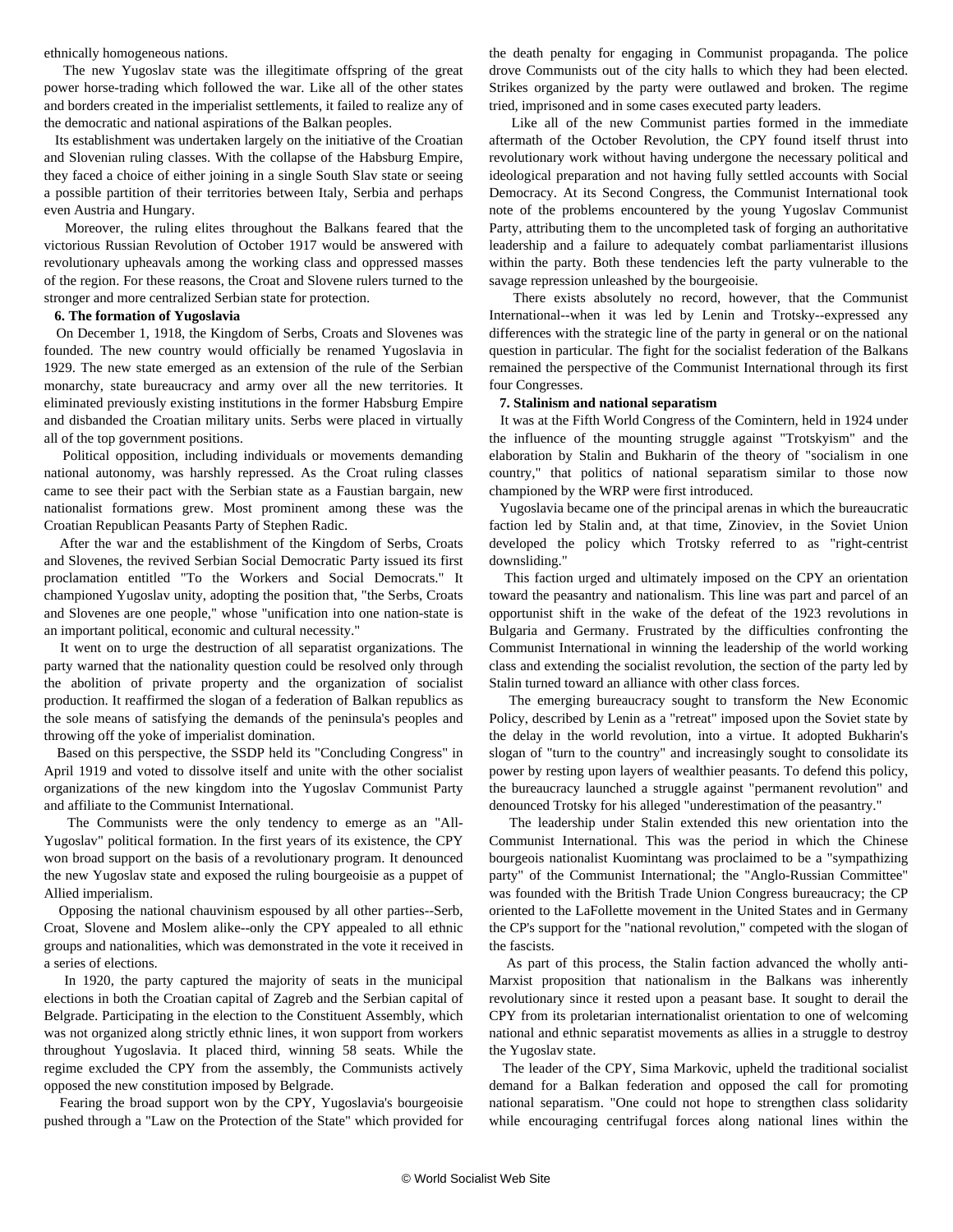working class movement," he declared (Paul Shoup, *Communism and the Yugoslav Question* [New York: Columbia University Press, 1968], p. 23).

 Markovic was no admirer of the Yugoslav state. He opposed it from its foundation. Yet he was reluctant to base the successes of the party on the indiscriminate appeal to national and ethnic grievances. He insisted that the only means of resolving these questions was to unite the South Slav working class in struggle.

 Therefore he called for political agitation on the issue of the constitution as a tactical means of mobilizing the working class independently of the bourgeois parties and posing a socialist solution to the national question.

 The Stalin-Zinoviev faction did their utmost to spread confusion within the Yugoslav party on this issue, painting Markovic and his supporters as a "right-wing," parliamentarist tendency. The Moscow leadership promoted the views of Markovic's opponents, who were orientating toward the bourgeois national separatist movements, designating them as the "lefts."

 Under conditions in which Markovic and other leaders of the CPY were imprisoned and pressure was exerted from Moscow, the policy of supporting bourgeois national separatism gained ascendancy.

 This debate over the tactical exploitation of nationalism involved vital political issues which continue to have far-reaching consequences in the Balkans and elsewhere.

 This turn involved an attempt to find a short cut to the difficult task of winning the working class to the program of international socialism. The revolutionary potential of other, ready-made movements and organizations, based on different class forces, was exaggerated. Policies aimed at "neutralizing," not overthrowing, the world bourgeoisie were pursued with indifference to the impact which they would have on the socialist consciousness of the working class.

 The implications of this policy were revealed at the Fifth Congress. D.J. Manuilsky, who emerged in this period as a chief functionary of the bureaucracy within the Communist International, delivered the main report on Yugoslavia. He insisted that universal support for secessionism was a basic principle of Bolshevism developed by Lenin and demanded that the Yugoslav party seek out united fronts with the bourgeois separatist movements.

 Manuilsky, claiming that his arguments were culled from Lenin's writings of 1913, directed the CPY to abandon the perspective of socialist revolution, in favor of a national bourgeois democratic program. He specifically attacked those sections of the CPY program which derived the party's tactical attitude toward nationalist movements from its strategic goal of proletarian revolution.

 In its "Resolution on Central Europe and the Balkans" the Fifth Congress stated: "The slogan, 'the right of every nation to selfdetermination, even to the extent of separation,' in the present prerevolutionary period must be expressed in the case of these newly arisen imperialist states in the more definite slogan, 'the political separation of the oppressed peoples from Poland, Romania, Czechoslovakia, Yugoslavia and Greece.'

 This was a gross distortion of Lenin's position. Lenin upheld the "right" to self-determination as a means of overcoming national divisions and uniting the proletariat; he was never an apostle of national separatism.

 On the Yugoslav question in particular, the Comintern now instructed, "the general slogan of the right of nations to self-determination, launched by the Communist Party of Yugoslavia, must be expressed in the form of separating Croatia, Slovenia, and Macedonia from Yugoslavia and creating independent republics out of them" (Helmut Gruber, *Soviet Russia Masters the Comintern* [New York: Doubleday], p. 134].

 Significantly, it was on this issue that Stalin made his first intervention into the affairs of the Communist International.

 After his release from prison, Markovic attended a plenum of the Executive Committee of the Communist International in March 1925 at which he defended his policy and expressed his disagreement with the turn toward "united fronts" with the bourgeois nationalist parties.

 Stalin replied for the Moscow leadership and declared that Markovic's "mistake" was "his refusal to regard the national question as being, in essence, a peasant question." The crudeness and sterility of Stalin's arguments flowed directly from the fact that their source was the bureaucracy's own struggle against Trotsky and the Left Opposition and the attempt to extend its turn away from a proletarian policy to the international arena.

 "I think that Semich's [Markovic's] reluctance to accept this formula is due to an underestimation of the inherent strength of the national movement and a failure to understand the profoundly popular and profoundly revolutionary character of the national movement. This lack of understanding and this underestimation constitute a grave danger, for, in practice, they imply an underestimation of the might latent, for instance, in the movement of the Croats for national emancipation" (ibid., p. 141).

 Similar positions were advocated throughout the Balkans. Thus the Comintern endowed Hungarian irredentist tendencies in Transylvania with potentially revolutionary qualities and urged its separation, together with that of Dobrudja, Bessarabia and Bukovina from Romania.

#### **8.The impact of Stalinism on the CPY**

 The line imposed by the Comintern had catastrophic results for the Yugoslav Communist Party.

 Macedonia was one of the first arenas in which the Comintern put the new orientation into practice. In April 1924, it entered into negotiations with the International Macedonian Revolutionary Organization, a terrorist separatist organization backed by the Bulgarian government, drafting an agreement which called for the "liberation and unification" of Macedonia. This pact served to mire all of the region's Communist parties in the petty territorial disputes of the various Balkan states claiming sovereignty over Macedonia.

 Historian Paul Shoup described the results of the Comintern's bloc with the Macedonian separatists: "With the publication of this agreement, troubles began. Far from aiding the Party in Macedonia, the alliance with IMRO created the utmost imaginable confusion. The Bulgarian Communists, as part of this maneuver, succeeded in getting the Balkan Communist Federation to adopt resolutions in March and July of 1924 which were highly favorable to their interests, and which in fact omitted any criticism of the Bulgarian role in the Macedonian question. The Greek Communist Party, outraged, at first refused to publish the resolution adopted at the March meeting of the Balkan Communist Federation, and the Yugoslav Communist Party also resisted the demand made in the Federation's resolution for the union and autonomy of Macedonia. When the IMRO declaration appeared, the CPY rejected the plan and forbade Party members to give it their support. It is reported that at this point the Comintern summoned a special delegation from the CPY to Moscow and in May, 1924, forced them to accept the IMRO position.

 "On the other hand ... IMRO, under pressure from the Bulgarian government, renounced the April agreement; a bitter struggle for power broke out within the organization, as a result of which practically all those in any way associated with the agreement met death by assassination" (*Communism and the Yugoslav National Question*, pp. 31-33).

 The best-known instance of this turn to separatism was the orientation toward Croatian nationalism and in particular Radic's Peasants Party, at that time the leading party of the Croatian bourgeoisie.

 Radic was brought to Moscow for the Fifth Congress and inducted as a member of the Peasants International. While the Stalin leadership hailed the pact with Radic as a great victory, Trotsky dismissed it with disgust. As he was to write later in his Critique of the Draft Program: "Radic, the banker-leader of the Croatian rich peasants, found it necessary to leave his visiting card with the Peasants International on his way to the cabinet." Little more than a year later, Radic became a minister in King Alexander's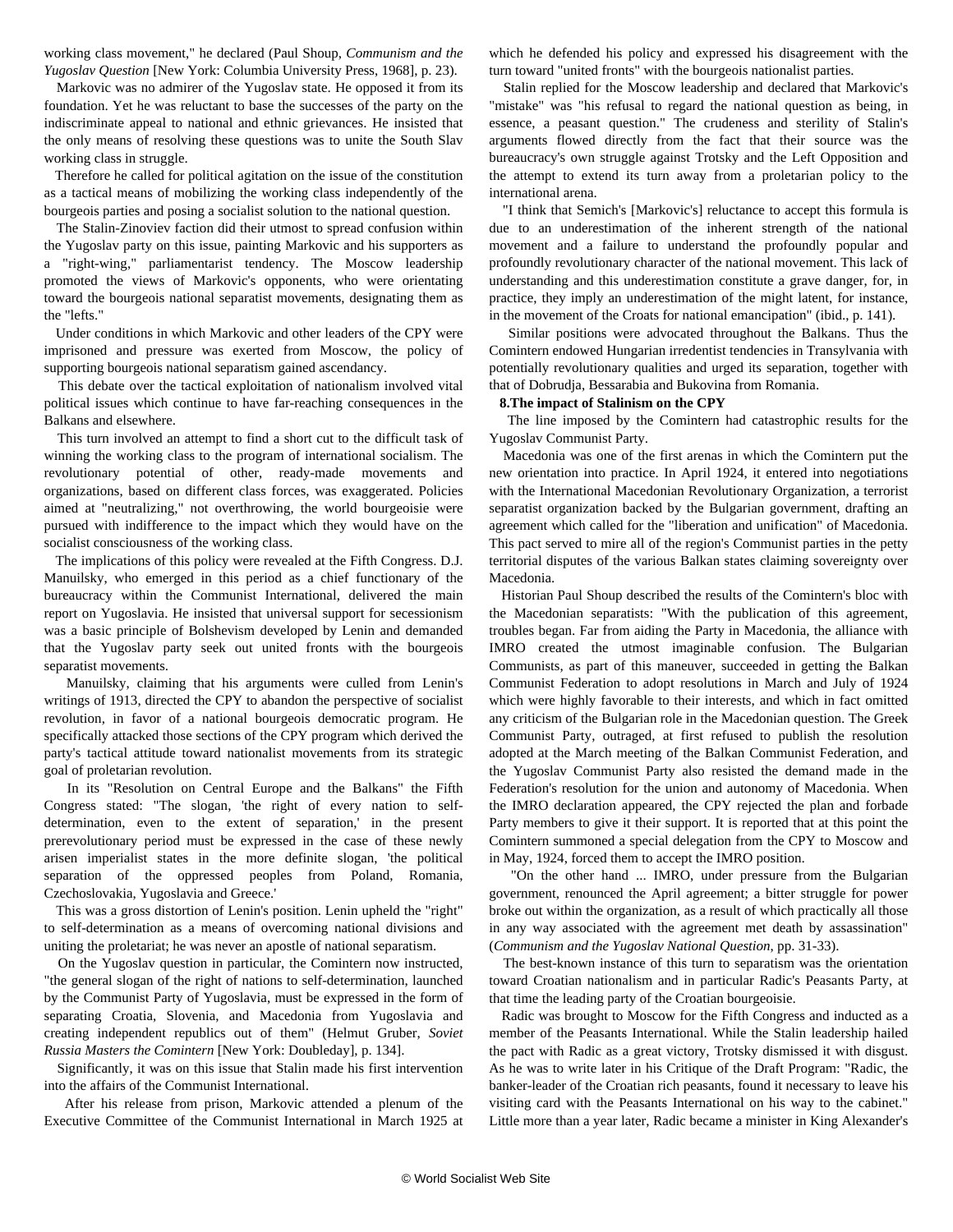government.

 This maneuver provoked substantial opposition within the CPY. A section of the party issued a statement condemning the Comintern line and warning that "so much significance cannot be attached to the national question as to thrust back socioeconomic and class interests into a secondary place." One of the leaders of this faction was Zivota Milojkovic, a prominent figure in the Belgrade workers movement. He denounced the policy as collaboration with the Croatian bourgeoisie and a betrayal of Marxism and, together with a number of others, resigned from the party.

 Even after Radic renounced his agreement with Moscow and joined the regime in Belgrade, the Comintern continued to advocate collaboration with the Croatian Peasants Party. According to one CPY document of the time, the experience left the membership in a state of "depression, passivity and despair."

 In 1928, Moscow deposed the entire Yugoslav leadership, including Markovic, who a decade later would be put to death in Stalin's prison camps. By this time the national policy advanced by the Kremlin had reached a level of frenzy.

 In addition to the previously listed national groups, the Albanian minority in Kosovo was likewise encouraged to form a separate state.

 Under Moscow's direction, disorientation within the CPY reached such a level that it viewed the Ustashe, the Croatian terrorist organization inspired by Mussolini fascism, as a progressive, albeit confused, tendency. A major part of the CPY's work became the search for an alliance with the Croatian fascists.

 Shoup comments perceptively on the overall impact of this orientation to national separatism: "Time and time again the Comintern urged collaboration with dissident national groups in Yugoslavia who had not the slightest interest in revolution, with the inevitable consequence that what groups were to be considered 'revolutionary' tended to be defined in terms of national attitudes, rather than the significance of national protest being measured in terms of its association with revolutionary goals.

 "The miscalculation of the Comintern--and it was a fundamental one--lay in assuming that the nationalist movements would accept communism if they could be convinced that only a revolution would bring them satisfaction of their national goals" (ibid., p.36).

 By 1929, the year in which a royal dictatorship was proclaimed in Yugoslavia, the CPY had been shattered internally by the liquidation of its proletarian and socialist program. Under the pressure of state repression, it quickly collapsed.

 With the coming to power of Hitler in 1933, the Moscow Stalinist bureaucracy--without any criticism of the earlier line--dropped all mention of self-determination and imposed upon the CPY a popular front policy based on support for the Belgrade government and the unity of Yugoslavia.

 Stalinism never abandoned its adaptation to bourgeois nationalism. It merely shifted emphasis in order to serve the immediate foreign policy interests of the Moscow bureaucracy. A unified Yugoslavia was seen as a necessary counterweight to German expansion in the Balkans.

 There is a direct connection between the line which Slaughter and the WRP advance today in relation to Yugoslavia and the degeneration of the Yugoslav Communist Party under the influence of Stalinism in the 1920s.

 Both Hoare and his mother Branka Magas are open admirers of the revisions introduced into the line of the Yugoslav Communist Party on orders from the Moscow bureaucracy.

 In the October 9, 1993 edition of *Workers Press*, Hoare praised the Fifth Congress for veering away from the fight for a socialist federation and in its place advocating Croatian, Slovenian and Macedonian national separatism. "The Comintern only changed this position with the adoption of the Stalinist Popular Front line in 1935. Subsequent developments suggest that the original [Fifth Congress] resolution was correct."

Hoare echoes his mother's statement in her book *Yugoslavia.* This is a work which the WRP has actively promoted and Magas has been given a prominent position on party platforms.

 Magas writes: "The CPY, founded in early 1919, took a considerable time--in fact all the vital years of 1919-28--to arrive at a policy sensitive to the multinational character of the new country. Through much of this period its position was that the national problem could be solved by local decentralization of government. It therefore found itself in active opposition not only to the non-Serb population's intense reaction against Belgrade's iron-fisted rule, but also to the Comintern, which saw Yugoslavia as an artificial construction and called upon the CPY to support national struggle against it and in favor of a Socialist Balkan Federation. Under the Comintern's constant and vigilant pressure, the CPY came to recognize the right of national self-determination, including secession, of the different nationalities--this line acquiring its fullest elaboration at the Fourth Congress held in exile in Dresden in 1928" (p. 27).

 This potted historical account of the Yugoslav Communist Party and the national question expresses the outlook of a petty-bourgeois Croatian nationalist. Magas reviles the proletarian internationalist line fought for by the CPY in the first years of its existence.

 She credits the "constant and vigilant pressure" of the Stalinist bureaucracy for compelling the CPY to become sufficiently "sensitive" to the aims of elements ranging from Radic, to IMRO and the Ustashe.

 In the interest of discrediting the revolutionary program upon which it was founded, Magas lies unashamedly about the CPY's history. The CPY's internationalist line in the period preceding the Stalinist degeneration of the Comintern, far from placing it in "active opposition" to the non-Serb masses, won it the strongest support precisely in those areas where national oppression was most intense, such as Macedonia. Every election in which the Communists were allowed to participate verified this.

 Magas suggests that the CPY somehow defended "Belgrade's iron-fisted rule," whereas in fact it was the chief victim of a reign of terror which enjoyed the full support not only of the Serb bourgeoisie, but of the ruling classes of Croatia and Slovenia.

 Both of Slaughter's principal theoretical assistants on Balkan politics praise the nationalist politics introduced by Stalin. Magas only laments that it took so long--nine years--to complete the degeneration of the CPY from a revolutionary internationalist party into a Stalinist caricature.

 It is significant that Magas and Hoare oppose and equate the pre-1924 and post-1934 periods. In the first, the CPY, inspired by the October Revolution, fought to unite the working class throughout Yugoslavia on a revolutionary perspective of overthrowing the capitalist state and replacing it with a socialist federation. In the second period, it supported the Yugoslav state in the service of Moscow's foreign policy.

 These two perspectives--one revolutionary and the other class collaborationist--can only be equated from the standpoint of the most narrow and reactionary Croatian nationalism.

#### **9. Tito, World War II and the Ustashe**

 Under the leadership of Josip Broz-Tito, the party was reorganized in the 1930s. This process went hand in hand with the Soviet bureaucracy's liquidation of large numbers of Yugoslav Communists in the purges which exterminated the entire revolutionary generation of October 1917 in the USSR.

 The reorganization of the CPY incorporated national separatism into the party's structure. National Communist parties were created in Croatia and Slovenia as a means of cementing alliances with local sections of the bourgeoisie in order to better promote the new popular front policy.

 This federated approach to the organization of the Communist Party of Yugoslavia--like the support for outright secession which preceded it--represented a repudiation of the methods developed by the Bolsheviks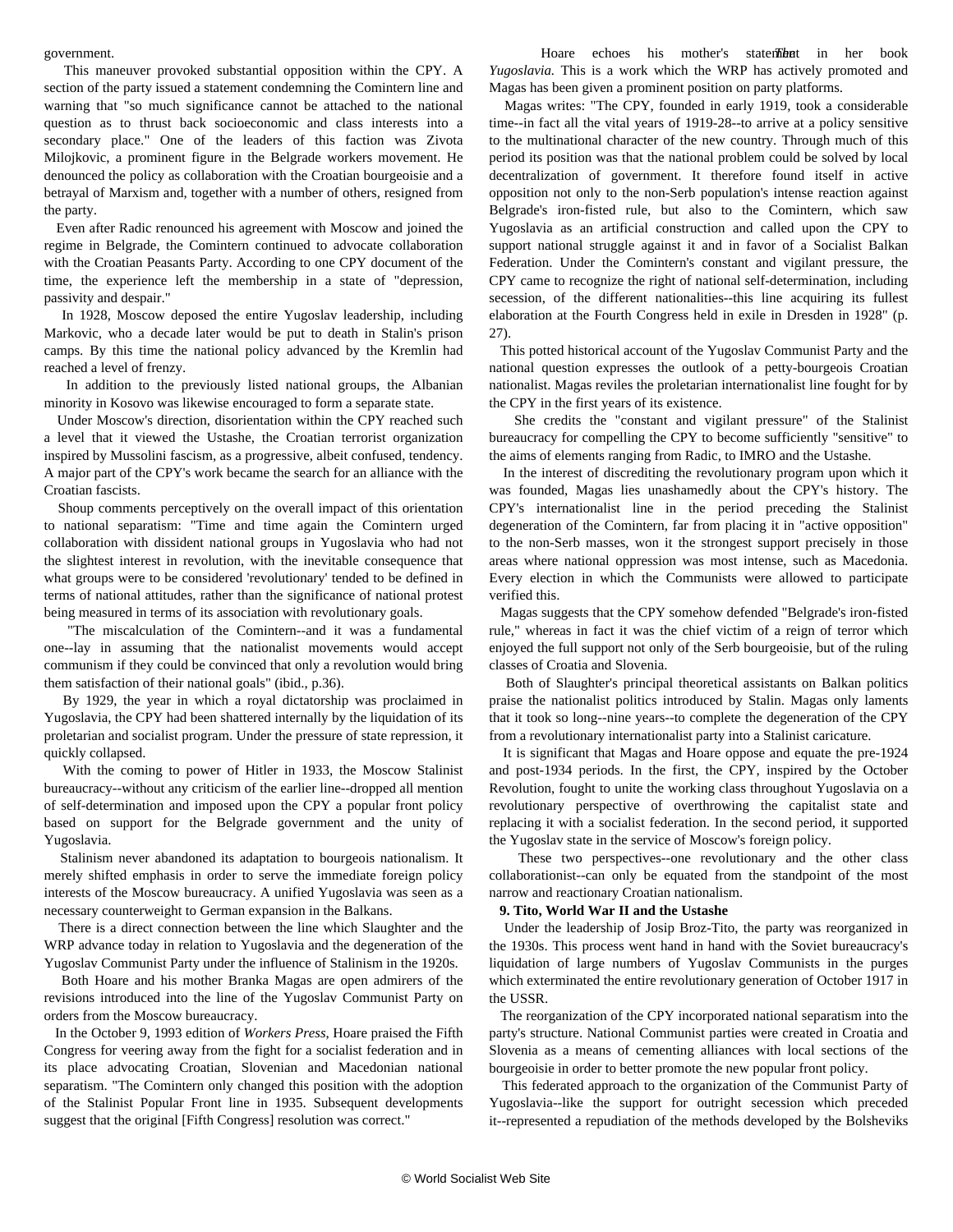in Russia.

 Trotsky outlined this approach in his *History of the Russian Revolution*. He pointed out that while the Bolsheviks fought against all forms of national oppression, they "did not by any means undertake an evangel of separation." He added that the party's attitude to the problem of nationalities had a another side relating to the organization of the party's struggle in the working class.

 "Within the framework of the party, and of the workers' organizations in general," he wrote, "Bolshevism insisted upon a rigid centralism, implacably warring against every taint of nationalism which might set the workers one against the other or disunite them. While flatly refusing to the bourgeois states the right to impose compulsory citizenship, or even a state language, upon a national minority, Bolshevism at the same time made it a verily sacred task to unite as closely as possible, by means of voluntary class discipline, the workers of different nationalities" (Leon Trotsky, *History of the Russian Revolution* [London: Pluto Press, 1977], p. 891).

 The decision to adopt a federated form of organization for the Yugoslav Communist Party was based on the conception of a bourgeois democratic, rather than a proletarian internationalist, solution to the national problem in the Balkans.

 This period of the Stalinist degeneration of the CPY deserves careful study. The promotion of national separatism by the Stalinists in the 1920s and 1930s has had a lasting impact on the struggle of the Yugoslav working class. This policy, which had such tragic results for the CPY in the 1920s, is being repeated, though not, as in Marx's famous aphorism, in the form of a farce, but with even more tragic consequences.

 Slaughter is indifferent to the catastrophic results of these betrayals. In order to rationalize his provocative intervention in Bosnia, he has endorsed Stalin's opportunist tactical exploitation of nationalism. In doing so he reveals that he himself has renounced any connection with the struggle of Trotskyism against Stalinism, adopting the counterrevolutionary policies of the latter.

 Hoare/Slaughter elaborate a history of Yugoslavia in which the egotistical nationalist strivings of the Croatian bourgeoisie represent the sole progressive force. Their writings on Yugoslav history for *Workers Press* constitute an unabashed apology for the atrocities carried out by the Pavolic regime, which ran a fascist Croatian state during World War II.

 Its crimes included the extermination of three-quarters of a million Serbs, Jews and Gypsies, as well as antifascist Croats. Men, women and children were herded into Orthodox churches and burned alive. The Ustashe ran its own death camp--one of the largest in Europe--at Jasenovac, on the border with Bosnia.

 Ustashe's distinction was to have exhibited genocidal passions extreme enough to offend even Nazi sensibilities.

 Hoare's apologetics for Croatian fascism are by no means unique. The present regime in Zagreb headed by Tudjman has paid tribute to Pavolic's regime and resurrected much of the politics of Ustashe.

 This rehabilitation of a 50-year-old fascist dictatorship is a hallmark of Croatian chauvinism's resurgence. Croatian nationalism truly flowered under the Nazi-backed Independent Kingdom of Croatia. The regime achieved a key historic aim of Croat nationalists by annexing Bosnia-Hercegovina. It sought to purge this territory of its Serb population by means of genocide.

 It is not here a matter of attributing "special blame" to a particular "nation," but of recognizing in the genocidal policies of the Ustashe regime of the 1940s--just as in the war crimes being carried out in Bosnia today--the genuine face of the national particularism which is promoted by the WRP.

 While minimizing the crimes of the Ustashe, Hoare/Slaughter present the 1941-45 Partisan struggle led by the Yugoslav Communist Party of Tito as a series of separate nationalist struggles by Yugoslavia's different

ethnic and national groups.

 They lament the outcome of this struggle, however, declaring, "The Yugoslav nations were unable to exercise their right of self-determination within the framework of Yugoslavia."

 This is a grotesque falsification of the struggle which took place in Yugoslavia during the Second World War. The strength of the Tito leadership flowed from its perspective of uniting all the oppressed of Yugoslavia in a common struggle, irrespective of national or ethnic background. This leadership had to ruthlessly combat the kind of national provincialism which Hoare personifies. On this basis, the Yugoslav Communist Party, in the form of the Partisan movement, attracted broad support from all parts of Yugoslavia.

 Hoare/Slaughter refer contemptuously to the victory of the Partisans and the coming to power of the Yugoslav Communist Party under Tito as the "high point of Stalinism."

 There is no doubt that Tito modeled himself on Stalin and attempted to recreate in Yugoslavia the bureaucratized state forms existing in the USSR. Nevertheless, in doing so he inevitably came into conflict with Stalin and the postwar arrangements into which the Moscow bureaucracy had entered with world imperialism.

 In October 1944, Churchill met with Stalin in Moscow for a discussion on plans for postwar Europe. Churchill recalled the encounter in his memoirs in the following manner: "The moment was apt for business, so I said, 'Let's settle about our affairs in the Balkans. Your armies are in Romania and Bulgaria. We have interests, missions, and agents there. Don't let us get at cross-purposes in small ways. So far as Britain and Russia are concerned, how would it do for you to have ninety percent predominance in Romania, for us to have ninety percent predominance and go fifty-fifty about Yugoslavia."

 Churchill wrote the figures down on a slip of paper and pushed it across the table to Stalin. "There was a slight pause. Then he took his blue pencil and made a large tick upon it, and passed it back to us. It was all settled in no more time than it takes to set it down."

 The fifty-fifty arrangement on Yugoslavia initially took the form of a popular front government, incorporating three members of an imperialistbacked London exile regime. Most prominent among these bourgeois politicians was Ivan Subasic of the Croatian Peasant Party.

 As it became clear that the Communist Party-led Partisans would hold all real power, the bourgeois representatives resigned and in November 1945, the Federal People's Republic of Yugoslavia was proclaimed.

 By mid-1947, most of industry, commerce and transportation was nationalized and placed under state control. During these early years, Tito opened negotiations with Bulgaria on a Balkan federation and supported a revolutionary uprising in neighboring Greece. Yugoslavia came into armed conflict with US military forces, and the Tito leadership entered into an increasingly bitter and public confrontation with the Stalin bureaucracy in Moscow.

#### **10. The Fourth International and Yugoslavia**

 The attitude taken by the Trotskyist movement toward these developments was completely at odds with the line now put forward by the WRP. In promoting the nationalist views of Hoare, Slaughter repudiates the history of the Fourth International on the Yugoslav question.

 The Fourth International took note of the progressive content of the Yugoslav revolution, seeing within it the potential for breaking Stalinism's grip on the international workers movement and advancing the cause of international socialism.

 It waged a principled defense of the Yugoslav revolution against the threats of both Stalinism and imperialism. The Trotskyists understood that this revolution could survive only if it was extended through the struggle for the socialist federation of the Balkans based on the perspective of world socialist revolution.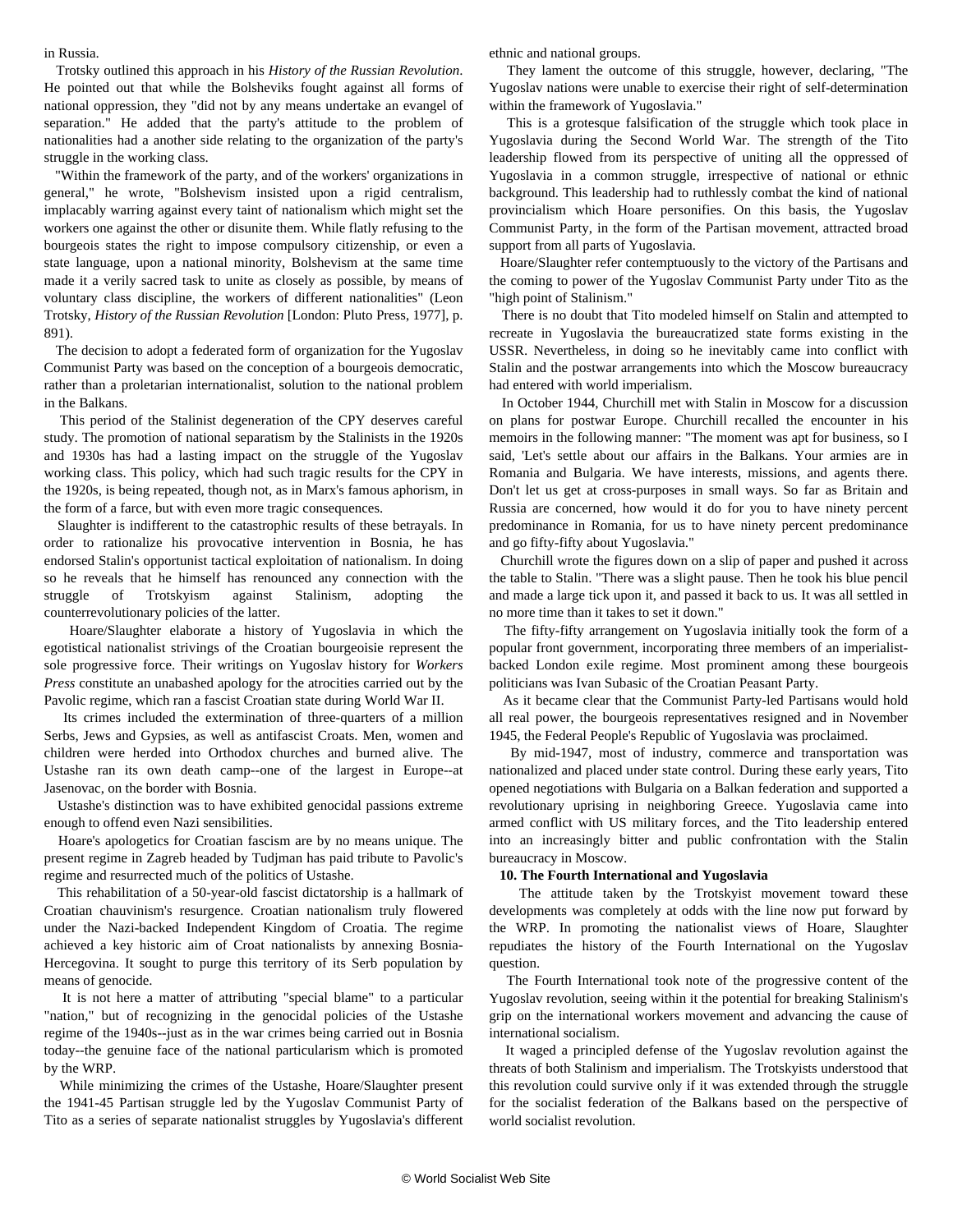The Yugoslav revolution faced a genuine dilemma. Tito had come to power on a wave of revolutionary upheavals which swept the Balkans following the Second World War. The American and British ruling classes were determined to quash this movement and enjoyed the collaboration of the Moscow Stalinist bureaucracy in doing so.

 In July 1948, in the midst of mounting threats by the Moscow Stalinist bureaucracy against Yugoslavia, the Fourth International addressed a letter to the membership of the Yugoslav CP. It declared that the Yugoslav revolution was at a critical juncture, facing the choice of three possible directions. The first two--an adaptation to either the Moscow bureaucracy or imperialism--would represent the abortion of the revolution and a betrayal. The third was the road of world socialist revolution, basing Yugoslavia's fate on the fight to extend the revolution and relying on the strength of the international working class.

 This perspective was summarized in the analysis of the Stalin-Tito split published by the Socialist Workers Party (US) less than a month later:

 "The alternatives facing Yugoslavia, let alone the Tito regime, are to capitulate either to Washington or to the Kremlin--or to strike out on an independent road. This road can be only that of an Independent Workers and Peasants Socialist Yugoslavia, as the first step toward a Socialist Federation of the Balkan Nations. It can be achieved only through an appeal to and unity with the international working class. That is to say, it can be achieved only by Yugoslavia's rallying to the banner of the European Socialist Revolution, and calling upon the international working class to aid her in the struggle against both the Kremlin oligarchy and American imperialism.

 "For revolutionists, however, it is not enough to welcome a great opportunity. This is only the beginning for the next step, namely their seizing the opportunity and intervening, above all, in order to raise the conscious level of the world working-class militants...

 "The precondition for how far the masses will move to the left lies not in their own wishes or their spontaneous movements but in how ably and effectively the conscious revolutionary vanguard, the world Trotskyists, will intervene as a dynamic factor in the situation" (*Fourth International*, August 1948, pp. 174-76).

 Only the Fourth International advanced a program and perspective capable of carrying forward the Yugoslav revolution. Its principled approach was firmly rooted in the struggle to resolve the international crisis of proletarian leadership on the basis of socialist internationalism.

 What is Slaughter's position today on this perspective? Was this too a hopelessly "abstract" proposal which failed to take into account the decisive role to be played by Croat, Bosnian, Slovene and Macedonian separatism? Does he believe, perhaps, that the Trotskyist movement missed the boat; that instead of fighting to develop the Yugoslav revolution on the basis of a internationalist perspective, it should have promoted the demand for secession by the country's constituent republics?

 Don't expect any answers from Slaughter. He has no time for such "sectarian" questions. Whatever he now believes, the Fourth International condemned the Tito bureaucracy not for failing to encourage petty nationalism, but for failing to break from the basic nationalist outlook of Stalinism--the ideological insistence on the viability of an isolated, selfsufficient national socialist regime and the renunciation of the program of world socialist revolution.

#### **11. The dilemma of Yugoslav nationalism**

 Under pressure from Moscow, Tito abandoned the call for a Balkan socialist federation. In its stead, the Tito leadership attempted to cultivate a new, Yugoslav nationalism. Conceivably, such an ersatz nationalism could have played a transitional role of uniting Yugoslavia's different ethnic and national groups as part of the struggle to extend the revolution throughout the Balkans and internationally. But a perspective based on the independent socialist development of Yugoslavia was unviable.

First, the backward economy of the country could not provide a

sufficient base for the development of socialist production. Second, the acceptance of the existing national state system in the Balkans as a whole--which left different peoples still divided by state frontiers--made it impossible to achieve a genuine resolution of the national question within Yugoslavia itself.

 Faced with growing economic problems and direct threats from Moscow, Tito adapted himself to imperialism. The Fourth International publicly denounced the Yugoslav regime in 1950 for its support of US imperialism in the Korean War. It condemned the regime again for its perfidious bloc with the Moscow Stalinist bureaucracy against the Hungarian revolution of 1956.

 Hoare/Slaughter have concluded that this proletarian internationalist critique is hopelessly archaic and today, in retrospect, oppose Tito from the right, from the standpoint of bourgeois nationalism.

 Despite the postwar euphoria over the victory of the Partisans and the overwhelming support which the Tito regime enjoyed in its confrontation with Moscow, without a sufficient economic base, Yugoslav nationalism inevitably dissipated, while regional and ethnic tensions emerged.

 In an attempt to overcome these tensions, the country was divided into six republics--Bosnia-Hercegovina, Croatia, Macedonia, Montenegro, Serbia and Slovenia, and two autonomous provinces attached to Serbia, Kosovo, with an Albanian majority, and Vojvodina, with a mixed Hungarian, Romanian, Serbian, Croatian, Slovak and Ukrainian population.

 Bosnia itself was established as a separate republic in an attempt to strike a balance between the two most prominent national groups--the Serbs and Croats--and not as the result of any striving for independence on the part of the region's Moslem population.

 Tito presided over this system as a Bonapartist figure, balancing between conflicting national and regional forces, alternately encouraging or repressing one or another of them in order to stabilize his rule. At the same time, the federal state which he headed served to provide each of the ethnic groups a measure of security that the fratricidal war and atrocities of the recent past would not be repeated.

 Nonetheless, unresolved national problems and economic backwardness gave rise to centrifugal economic tendencies which the bureaucracy would ultimately prove unable to control.

 Under the slogans of "decentralized socialism" and "workers selfmanagement," the turn to capitalism began in the context of the nationalizations and state regulation imposed after World War II. The bureaucracy's devolution of power to local enterprises represented a shift to market policies. This was joined with the increasing integration of Yugoslavia into the world capitalist market. By the 1960s, Belgrade was admitted as a full member of GATT.

 Economic interests underlay the resurgence of ethnic nationalism in Tito's Yugoslavia. The rapid growth made possible through the nationalization of industry only served to increase the gap between the more economically-developed republics of Croatia and Slovenia and the more impoverished ones such as Macedonia. In Macedonia, for example, per capita income fell from 31 percent below the Yugoslav average in 1947 to 36 percent below in 1963. During the same period in Slovenia, per capita income rose from 62 percent above to double the national average.

 Provincial nationalism emerged with the greatest intensity within the wealthiest republics. It found its social base within the party leadership, the managers of enterprises and the intelligentsia. It was rooted largely in resentment over the wealth created by the republic's industries being used to subsidize the development of the more impoverished regions.

 Moreover, the decentralization of economic planning placed greater power in the hands of local and the Communist parties of the different republics. A policy of particularism and economic autarchy increasingly predominated, in which each republic sought to develop its own industries, services and markets, with very little economic integration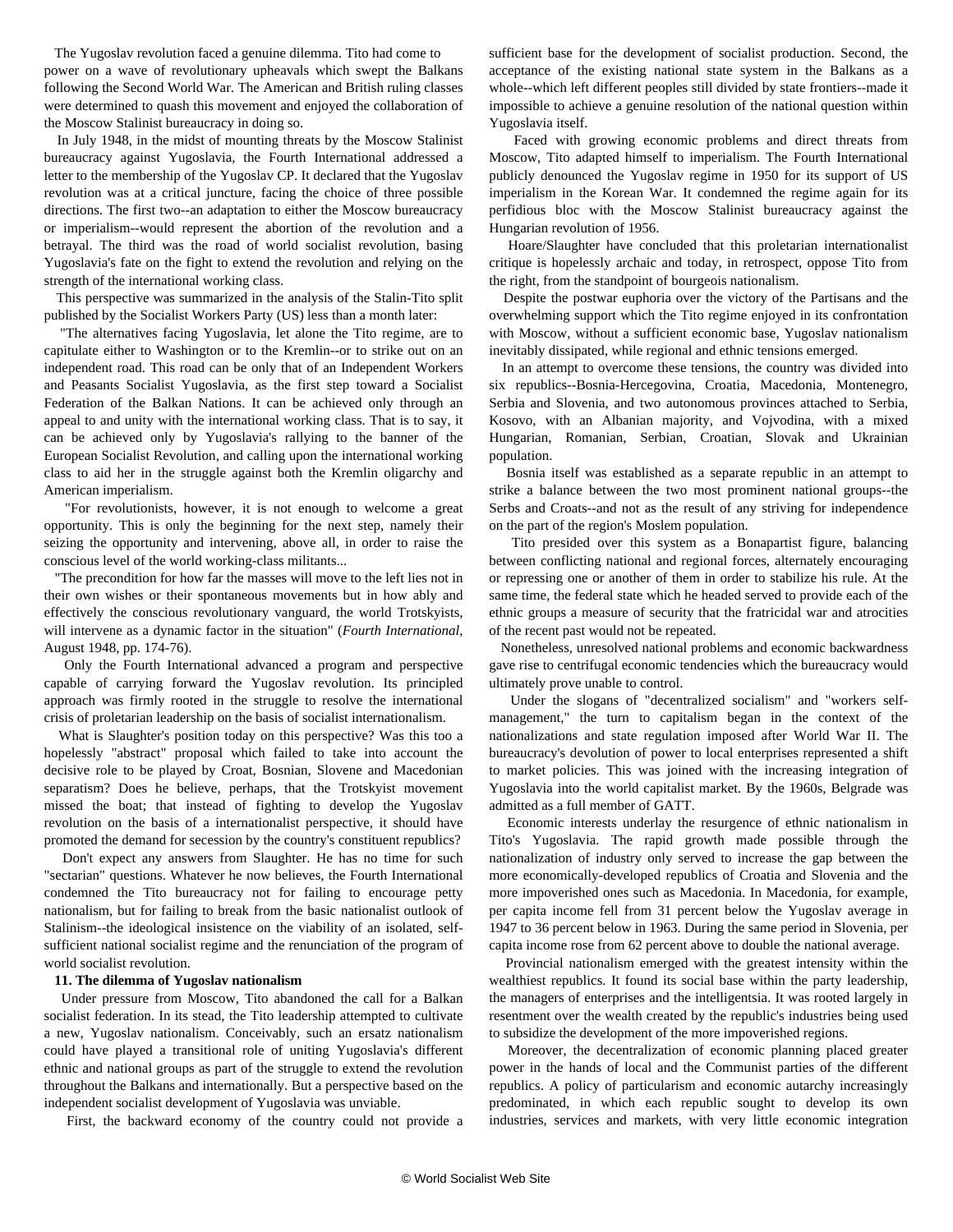between neighboring regions.

 Extreme forms of competition developed between republics and even between local governments. Slovenia formed its own airline in competition with JAT, the Yugoslav national carrier in 1961. When Croatia attempted to mount a similar effort, soliciting a joint venture with Pan American, opponents of the deal pointed out that even the different Scandinavian countries were able to cooperate in the running of a single airline, SAS. Nonetheless the scheme was approved by 1963.

 The entire system became increasingly irrational as each republic and even municipalities sought to develop themselves as autonomous economic units. Each republic had its own central bank and all banking was carried out on the republican level. Each one pursued its own distinct development, taxation and pricing policies, with little or no coordination.

 One of the Croatian party leaders, Vladimir Bakaric, wrote despairingly of this growth of petty nationalism and chauvinism driven by economic interests: "Here there appear, among other things, examples of antagonism, of unscrupulous nationalistically tinged struggles for investments; there exists the tendency to shut oneself up into narrow administrative territorial boundaries, which make normal economic development more difficult; cases occur of distorted presentation of conditions and the use of inexact indices in order to prove how 'our nation' is 'plundered', that it is 'threatened', how 'everyone gets more and passes better than we'" (Shoup, p. 247).

 Divisions emerged within the party over economic "reform"; i.e., the imposition of capitalist market policies, with the more prosperous republics--Slovenia and Croatia--calling for a more rapid implementation of these policies.

 By the mid-1960s, a broad national separatist movement emerged in Croatia based on the intelligentsia, management and Stalinist bureaucracy, and encouraged by the Catholic church. This culminated in student demonstrations which called for independence, and the virtual break by the Croatian party from Belgrade in 1971.

 No doubt these protests expressed, at least partially, popular sentiments against the Belgrade bureaucracy's heavy-handed treatment. The program of this "Croatia First" movement, however, was bourgeois, founded on cultural nationalism and economic particularism. It, moreover, had extensive ties with old Ustashe exile organizations in Germany and elsewhere.

 Predictably, Hoare extols this movement, only bemoaning the fact that the Croatian Stalinist leaders failed to carry the fight through to secession and civil war. He does not bother telling his readers that one of the principal demands of the Croatian nationalists during that period was for the partitioning of Bosnia-Hercegovina and the annexation of the western half to Croatia. They likewise sought the annexation of Croat-inhabited ares of Vojvodina.

 It is precisely the threat of a Serbian-organized partition which has been presented by Slaughter and Hoare as a criminal violation of Bosnian selfdetermination. This only serves to demonstrate that their support for the "right to self-determination"--even in the case of Bosnia--is entirely relative.

 While this movement in Croatia was suppressed and the party purged of its nationalist elements, the Tito bureaucracy acceded to many of its economic demands. The decade leading up to Tito's death in 1980 was one of accelerating economic disintegration in Yugoslavia, with politics following suit. The constitution drafted in 1974 specifically declared that the republics were economically sovereign and encouraged the independent development of the republics and autonomous provinces.

 Transfer of capital and labor between the republics and foreign countries had become far larger in volume than among the republics themselves. By the 1980s, apart from the mandatory development funds which were levied on the wealthiest republics to aid the most backward, there was almost no flow of capital among the separate republics. The value of interrepublican investments amounted to no more than one percent of all capital investments in Yugoslavia as a whole.

 To some extent, the irrationality of these policies was concealed in the 1970s by the massive loans which the Tito regime secured from Western finance capital. Yugoslavia, like Latin America, became one of the recipients of recycled petrodollars. When Tito died in 1980, Yugoslavia was crushed by a debt burden approaching \$20 billion.

 By the mid-1980s, 44 percent of the country's foreign currency holdings were going to meet the cost of servicing the foreign debt. Continuous IMF austerity programs were instituted and living standards for the working class were decimated by soaring prices and rising unemployment. In the fall of 1986, the inflation rate hit 100 percent and 1.2 million Yugoslav workers were on the jobless lines.

 The working class responded with a growing wave of mass strikes, defying the bureaucracy's laws prohibiting any independent workers struggles. In 1986, there were 851 strikes. A year later the number of strikes doubled, and in 1988 there were 2,000 walkouts. In response to this growth of working class resistance, the ruling Stalinist officials in each of the republics turned increasingly toward national chauvinism as a means of diverting the anger of the masses.

 Any serious examination of Yugoslav history demonstrates that the eruption of nationalism in the present period is not the inevitable expression of some age-old striving for Croat, Slovene, Moslem or Macedonian "self-determination," but the outcome of definite economic policies pursued by Tito and his successors over four decades.

#### **12. Socialism betrayed: The consequences of the WRP's line**

 It must be said that the WRP's conception of self-determination in Bosnia is entirely undemocratic and bourgeois in character. Hoare/Slaughter's article in the WRP's journal *The International* states that: "the right to self-determination can be recognized only for the republics and provinces of former Yugoslavia within their present legal boundaries.... Attempts to grant the right to self-determination to smaller territorial units such as the Serb and Croat majority areas of Bosnia or the Krajina region of Croatia amounts to support for ethnic cantonization."

 For socialists, self-determination means nothing if not opposition to the use of state coercion to force national minorities to remain within the confines of a given state. This was the essential democratic content of the demand when it was posed at the beginning of this century and remains so today.

 Yet it is precisely this which the WRP rejects. Hoare/Slaughter declare openly that they have no concern for the rights of minorities within Bosnia, Croatia or indeed Serbia. They dismiss the slaughter of Serbs in Bosnia as, "small-scale atrocities" carried out by "local militias."

 The so-called legal boundaries established between these republics were drawn under conditions in which Yugoslavia was a unified federation. With declarations of independence by Slovenia, Croatia and then Bosnia, large minorities found themselves living in states which were suddenly foreign.

 Once separatism in general, and Serb and Croat chauvinism in particular, were unleashed, the old republican boundaries could hardly be expected to contain the resulting chain reaction. The idea that these boundaries could be reconciled with a conception of "self-determination" based on separatism is laughable.

 What of the Albanian populations in the province of Kosovo and the newly declared independent Macedonia? Both have expressed their desire for separation and "self-determination."

 Will the WRP support self-determination for Kosovo, on the basis that it was recognized as a separate administrative unit of Yugoslavia and is opposed to the "oppressor" Serbia, while rejecting it for western Macedonia, on the grounds that this would represent "ethnic cantonization," the violation of "legal boundaries," and an infringement upon "oppressed" Macedonia's right to "self-determination?"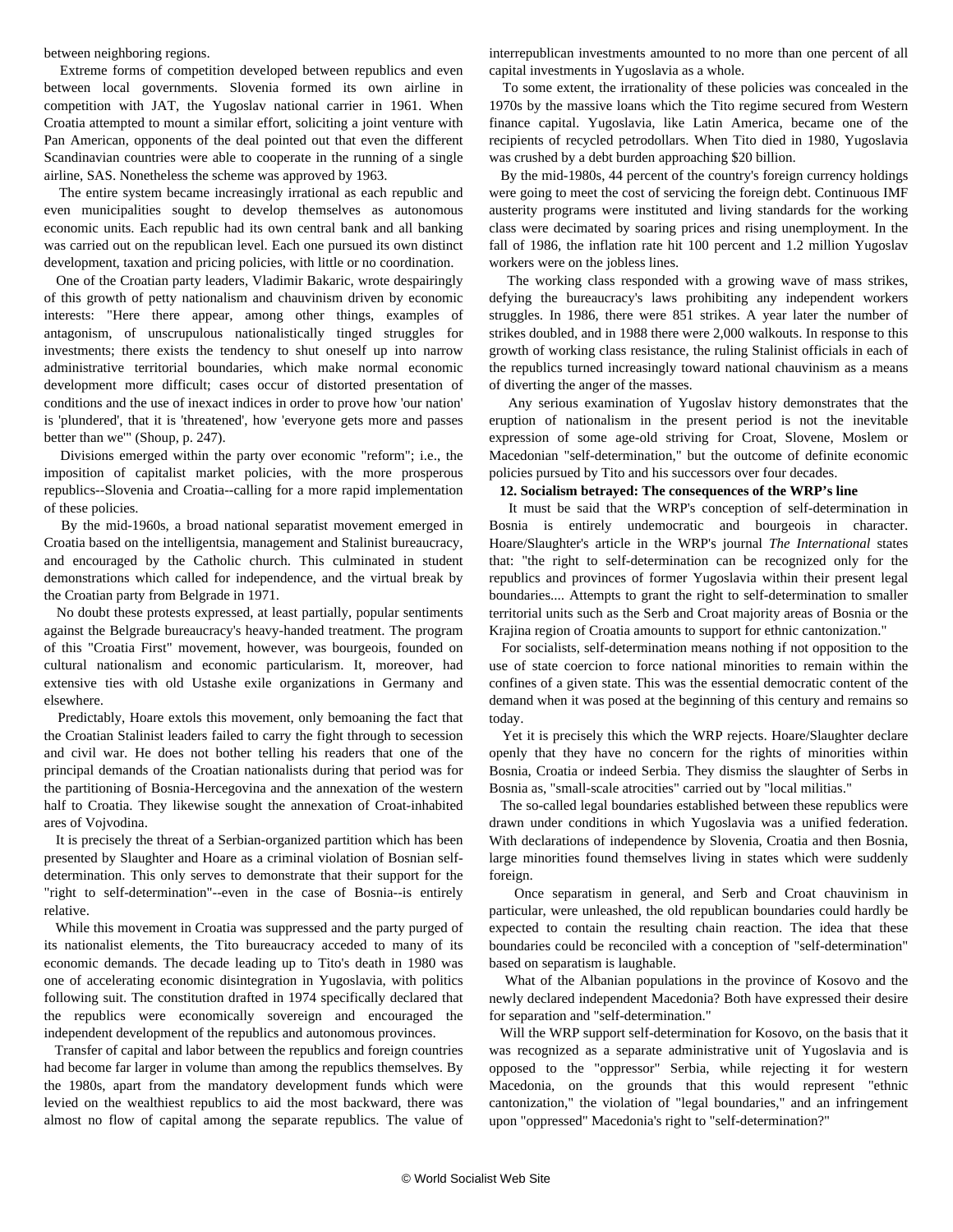The WRP's position is not known. It has not even bothered to consider the implications of its Bosnian policy for developments taking place in the rest of the former Yugoslavia, much less for the rest of the world. If civil war erupts over these issues, as it well may, the fine distinctions about the legality of borders will be lost in the carnage which results.

 It is this aspect of the Balkan problem--of a number of different nationalities sharing the same small territory--which made the demand for the Balkan socialist federation a matter of life and death. However "abstract" Hoare/Slaughter may find this demand, it remains the only way out of a continuous bloodletting in the region.

 Hoare/Slaughter present the modern history of Yugoslavia as a progressive march toward the country's dissolution. This process, they state, culminated in the "revolution of 1989-91," which "would have created a confederation or commonwealth of independent nation-states under modernizing bourgeois democracies, had its gains not been largely destroyed by Milosevic's counterrevolution." At another point, they refer to this process as a "national-democratic revolution."

 Contained within this reactionary nationalist description of the events in Yugoslavia is a world historical prognosis in which the socialist revolution is renounced. This is not merely an opinion which Attila Hoare has developed through his readings at Cambridge University. It is the outlook of a whole international layer of Stalinists, revisionists and pettybourgeois radicals who viewed Stalinism's collapse as proof of a "failure" of the socialist perspective itself.

 Hoare has yet to express an opinion in the WRP's press on any issue which is not directly related to the national question in Yugoslavia. As far as can be determined, this is the sum total of his political concerns.

 Cliff Slaughter, however, claims to be engaged in the "reconstruction of the Fourth International." He continues to masquerade as a Trotskyist. Yet he has never bothered to spell out the implications of this analysis of Yugoslavia for world perspectives. Now Hoare has done it for him.

 If the Yugoslav events represent nothing more than an abortion of the task of completing the "national-democratic revolution" and forming a group of independent states ruled by "modernizing bourgeois democracies," then it is obvious that the bourgeoisie still has a progressive role to play, and not just on the Balkan peninsula.

 After all, the "revolution of 1989-91" was not confined to the Balkans. It was part of a general right-wing process which saw the collapse of Stalinist bureaucracies and the rise of bourgeois regimes throughout Eastern Europe and culminated in the collapse of the Soviet Union itself.

 The views expressed by Hoare/Slaughter on these events are key to understanding the current evolution of the WRP itself. They are asserting that the restoration of capitalism in these countries represented not the culmination of a protracted Stalinist counterrevolution, but the realization of a bourgeois democratic revolution.

 On the basis of this perspective, the disintegration of the USSR and the emergence of independent capitalist restorationist regimes from the Baltic region to the Caucasus must be seen as a realization of "nationaldemocratic tasks" which were aborted by the 1917 October Revolution.

 To accept Hoare's analysis of the "revolution of 1989-91," one would have to conclude that the Bolshevik Revolution was a gigantic historical blunder and the theoretical conception which guided it, Trotsky's theory of permanent revolution, fallacious.

 It is not necessary to extrapolate from the WRP's positions on the Yugoslav civil war to determine its attitude toward events in the former Soviet Union. One need only examine the views of A. Gusev, whose Socialist Workers Union, has aligned itself with Slaughter's Workers International.

 This is an organization which has distinguished itself by arguing that the Soviet proletariat is incapable of fighting on a socialist perspective and insisting that there have been no fundamental changes in the character of the state, the nature of property relations or the social position of the

working class in the period encompassing the collapse of the Soviet Union.

 In the spring of 1993, Gusev outlined his views in letter sent to a Soviet supporter of the International Committee: "We proceed from the fact that to place one's bets on mass agitation today is senseless and frivolous, that it is simply a waste of time and energy insofar as the real problem consists not in the fact that the working class doesn't have a revolutionary leadership, but that NOW the workers for the most part are still in no condition to accept our agitation. In other words, there is not so much a 'crisis of revolutionary leadership,' as a crisis of the proletariat ITSELF. The given crisis is the inevitable consequence of the atomization of the working class during the dictatorship of the bureaucracy, of its destruction AS A CLASS with the corresponding class consciousness."

 Consider for one moment what Gusev is saying. The working class has been "destroyed," "atomized," it is in "no condition" to respond to socialist policies. Does this sound familiar? Hoare/Slaughter advance a nearly identical perspective in relation to Yugoslavia--there is "hardly a working class left" in Bosnia; calling for the unity of Yugoslav workers is hopelessly "abstract" and bears no relation to the "real struggle."

 If the working class has been destroyed and no longer constitutes an objectively revolutionary class, then clearly a party claiming a mission of social transformation must turn to other class forces and other programs. If in Yugoslavia this means support for ethnic-based regimes and militias as well as imperialist military intervention, why not in the former USSR as well?

 The imperialists will inevitably move toward the exploitation of nationalist conflicts and the launching of military interventions in the former Soviet Union as a means of furthering capitalist restoration. One can predict confidently that, as in Yugoslavia, Slaughter's WRP will find itself working alongside the United Nations, NATO and US and British imperialism in furthering this counterrevolutionary effort.

 Hoare concludes his own analysis with a ringing anticommunist tirade, proclaiming the emancipating role of capitalism and nationalism in the former Yugoslavia. "To condemn the republican governments as 'capitalist restorationist' is ridiculous," Hoare writes. "Ever since the 1950s, the ruling Yugoslav Communist Party had increasingly abandoned state control of the economy and developed the system of 'market socialism.' This went hand in hand with increasing autonomy for the republics.... Instead of seeing this development as being that of the steady emancipation of the nations oppressed by the Serbian-dominated Yugoslav state, they see it as the negative break-up of a 'deformed workers' state.'... The comrades dogmatic and archaic theoretical views lead them to defend the old Stalinist order from the forces for national emancipation in Yugoslavia."

 In publishing this filth, Slaughter only proves that the politics of the WRP are bourgeois all down the line. It represents the culmination of his own "steady emancipation" from Marxism and any pretense of basing himself on a proletarian policy.

 Rejecting the possibility of a working class solution to the Balkan crisis, the WRP's entire perspective boils down to support for a military victory by the Bosnian and Croatian nationalists against Serbia.

#### **13. The WRP's campaign for the "northern route"**

 Given the theoretical positions elaborated by Hoare/Slaughter, it was inevitable that the practical politics of the WRP would come directly into line with imperialist aims in the Balkans. Under the pseudohumanitarian cover of Workers Aid, the British WRP is providing logistical support for imperialist operations in the former Yugoslavia.

 It is well known that the WRP's convoys are involved not just in supplying token shipments of food and medicine. Workers Aid has been involved in bringing satellite communications equipment and other strategic military equipment into Bosnia for use by the Izetbegovic regime and its imperialist backers. Its trucks are being operated on the basis of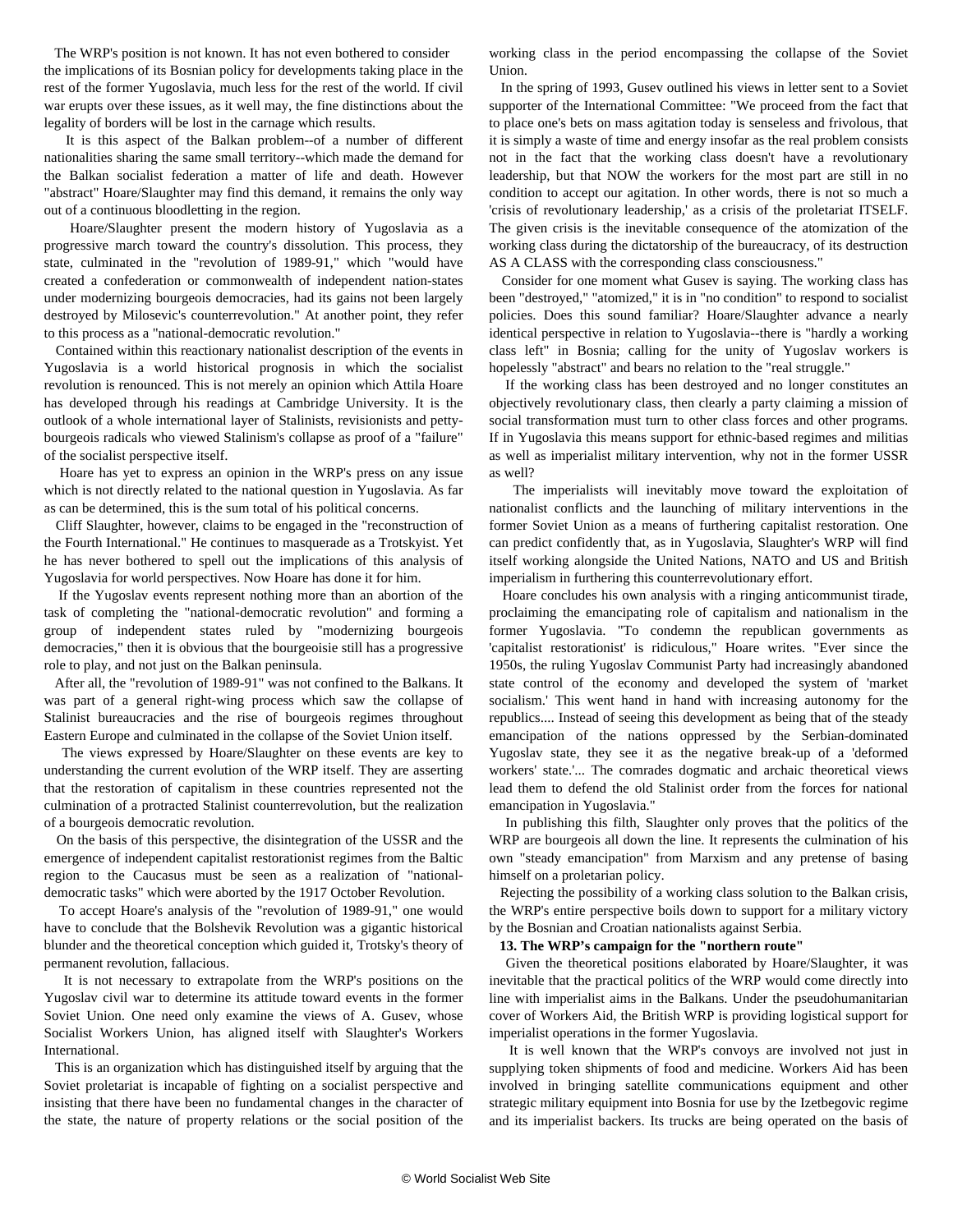commercial contracts paid for by European arms dealers and others.

 This is the first time in history that a movement claiming to be Trotskyist has organized gun-running for the capitalist powers.

 At the same time, the WRP is using Workers Aid to mount direct military provocations in the region. When its convoy arrived in Yugoslavia last October, the WRP rejected the UN's recommendation that it proceed to Tuzla by wayof the Croatian coastal city of Split and then through central Bosnia. The WRP arranged a meeting with Brigadier General Jehan Ceccaldi of the UNPROFOR military command and demanded that it be allowed to travel through the "northern route" along the Pasovina corridor.

 The WRP's insistence on this route was extraordinarily vehement and at first glance inexplicable. The central slogan of the WRP's propaganda became, "open the northern route" and a second convoy was undertaken under this provocative banner. This peculiar turn in the campaign had nothing whatsoever to do with logistical problems in taking aid to Tuzla. When a section of their aid convoy led by the Socialist Outlook group agreed to abide by the UN's conditions, it had no problem getting through.

 The instigators of the demand for opening the "northern route" were none other than the Croatian and Bosnian governments. At a report back meeting held in Manchester, (*Workers Press*, November 6, 1993) convoy leader Dot Gibson praised two members of the Croatian Union, Jasna Petrovic and Mario Uccelini: "They helped us to speak to the representatives of the Croatian foreign ministry and to the Bosnia Hercegovina government, where we discussed the opening of the aid routes.

 "We had the support of both for our convoy to go to Tuzla. Somennka Cek of the Croatian foreign ministry proposed that we go from Zagreb to Zupanja, in order to travel out of Croatia and to go to Tuzla through the northern corridor."

 Gibson went on to elucidate the motive of the two regimes in seeking to send the WRP through the northern corridor. She explained that the route is controlled by the Bosnian Serbs, who occupy an 8-15 kilometer stretch of it and use it as their main supply road: "This northern corridor holds the key to the whole war. It marks the division of Bosnia and Hercegovina."

 The Pasovina corridor forms the link between Serbian-occupied central Bosnia and the Serbian region of Krajina inside Croatia. It could only be opened up by UN military force. The support for this route by the Bosnian and Croatian governments has the sole purpose of provoking Western military intervention against Serbia.

 Thus, the WRP was now carrying the logic of its political line to its ultimate conclusion--direct participation in the war plans of the Croatian and Bosnian reactionaries. Its "northern route" was in fact merely a stalking horse for the northern front which the Bosnian and Croatian ruling cliques hope to open--with direct imperialist support--against Serbia.

 This perspective is shared by the most fervent proponents of imperialist intervention. Liberal Democrat leader and former SAS (Britain's Special Forces) officer Paddy Ashdown, for example, wrote in the *Observer* of February 6, 1994: "The response to Sarajevo's horror must come first in Tuzla.... Opening Tuzla would pierce the seal which the Serbs and Croats have set around the whole of central Bosnia.... Convoys must be backed with the threat of real force, attacks repelled and all impediments to aid delivery resisted." When the Socialist Outlook group disassociated itself from the WRP's provocations, Hoare/Slaughter drafted a vitriolic attack on the organization's leader Alan Thornett. This document provides the most uninhibited display of the pro-imperialist politics of the WRP.

 They declared: "In demanding that the UN open the northern route, we are demanding an end to what is effectively a Western blockade of Tuzla. If this involves killing some of their Chetnik allies, so much the better." This was nothing but an appeal for NATO to make good on its bombing threats. In its January 15, 1994 issue, *Workers Press* published an editorial

entitled "Imperialism out of the Balkans." This hypocritical piece was meant to cover the WRP's tracks as NATO air strikes appeared imminent. The same issue of the paper, however, carried a letter from Dot Gibson which spelled out the real line of the WRP.

 Dated January 10, Gibson's letter was addressed to Gojko Susak, the Croatian Minister of Defense. "We write to request that you arrange for the blockade on the northern route from Orasje to Tuzla to be lifted," the letter states. "Our humanitarian aid convoy is in Zupanja. We received permission to leave Croatia from here. But we are unable to pass until you give permission for the HVO forces to clear the way."

 The HVO is the Croatian militia. It has carried out some of the most horrific massacres in the course of the civil war in Yugoslavia. In the city of Mostar alone, its units have killed thousands of Moslems in a relentless bombardment. Politically it stands in the traditions of the fascist Ustashe. To ask its forces to "clear the way" can only be interpreted as a call for a full-scale military assault against the Serbs.

 *Workers Press*, in its February 12 edition, returned to attacking the WRP's erstwhile revisionist allies over the issue of the "northern route." In this case it condemned the French Ligue Communiste Revolutionnaire for deciding to deliver aid to Tuzla by way of the south.

 "Yet the northern route from the Croatian border at Orasje is not an invention of the British or the Hungarian Trotskyists," writes the *Workers Press*. "Its opening is the obvious aim that flows from the serious political, military and geographical analysis made by the Bosnians themselves. And among them the representatives of Tuzla in Zagreb, who know what they are talking about."

 This is quite clear. The WRP's actions in Yugoslavia are based upon a "serious political, military and geographical analysis" made by the Bosnian bourgeois regime itself. This is a party which is utterly shameless in its abandonment of any class approach to politics. Questions of socialist principle and of the independent interests of the proletariat do not even enter into its calculations.

 In recent weeks, the NATO bombing ultimatum in Sarajevo has been followed by actual air strikes against Serb positions around Gorazde. Discussions have begun within NATO and the United Nations on extending the bombing threat to Tuzla. Slaughter and his allies in the Croatian and Bosnian governments could well see the realization of their demand for the opening of the "northern route," by means of US warplanes.

 Never before has a group claiming to be Trotskyist directly collaborated with bourgeois regimes and the imperialist military in preparing an assault on an oppressed people. The WRP has transformed itself into an appendage of the Bosnian and Croatian war ministries and of the UN and NATO.

 This turn by Slaughter's organization makes clear the objective significance of the struggle waged within the International Committee against the WRP's national opportunism, culminating in the split of 1985. Had the opportunist elements in the leadership of the WRP not been exposed and driven out of the Fourth International, the International Committee itself would have been transformed into a political prop for imperialism.

 The WRP's evolution was part of a process of degeneration of an entire petty-bourgeois left layer which leaned for a considerable period on the Stalinist bureaucracy and the bourgeois national movements. With the collapse of the Soviet Union and the universal capitulation of the national liberation movements, this social layer hastily made its way into the camp of imperialism.

 In the nine years since its split with the International Committee, the WRP has undergone a thorough political transformation. While its political line and its practical activities have exhibited some astonishing twists and turns, one distinct and continuous thread has run through this entire process. Under the political guidance of Cliff Slaughter, the